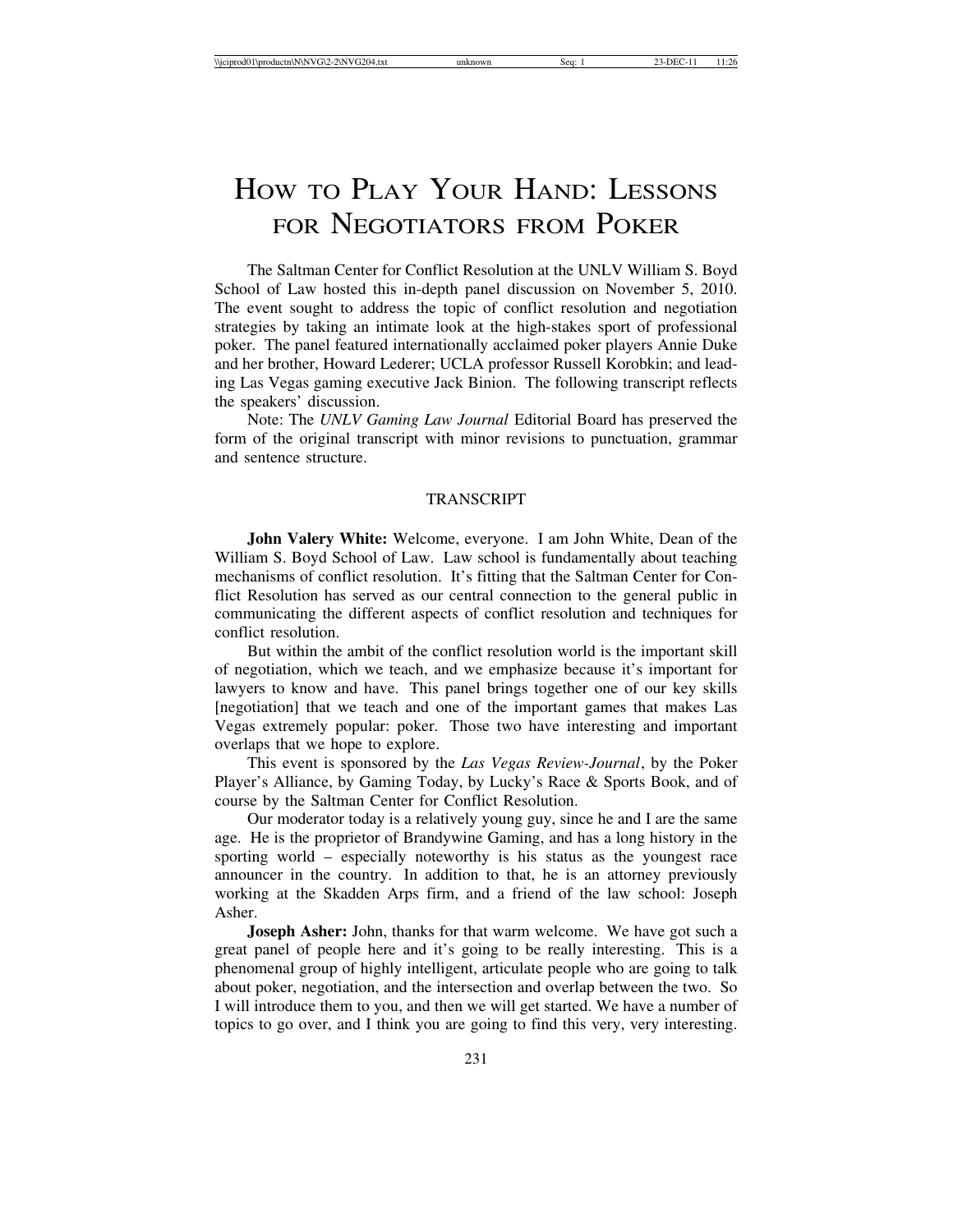Howard Lederer is known as "The Professor" for his analytical style. Howard is one of the most successful and popular professional poker players in the world, with two World Series of Poker bracelets, two World Poker Tour titles to his credit, and six million dollars in career tournament earnings. Howard's first game was chess. He honed his poker skills playing at the Mayfair Club in New York City back in the 1980s and has developed various businesses around his poker skills. I think you'll really enjoy what he has to say.

Annie Duke is one of the most charismatic poker figures in the world. She is a World Series of Poker bracelet winner and recently won the National Heads Up Poker tournament, earning a \$500,000 prize in that one tournament alone. She learned the game from her brother, or so I am told. She originally intended to become a teacher but developed her poker game and has gone on to earn more than four million in tournament play alone. And as poker fans know, that's just tournament play; that doesn't include cash game winnings. She is also an author. Annie is also a reality TV star with her friend, Joan Rivers, on the Celebrity Apprentice [laughter], and a mother of four. We are excited that she is here with us this evening.

Jack Binion is probably one of the most well known figures in the gaming business, and we are very fortunate and appreciative that he took the time to be with us this evening. Jack developed Binion's Horseshoe into a Las Vegas icon after taking over from his father, Benny Binion. Jack hosted the very first World Series of Poker at Binion's in 1970 and that series of tournaments has grown into the most prestigious in the world. The main event will play its final table starting tomorrow.

After developing and operating the Horseshoe casinos in Louisiana, Mississippi, Illinois, and Indiana, Jack sold Horseshoe Gaming to Harrah's for over a billion dollars. Not only is Jack a tremendous casino operator, but he is also a very skilled poker player, which makes him the perfect person to help illustrate our topics tonight both from the business and the poker side.

And last, but certainly not least, is Russ Korobkin, Professor of Law and the Director of the Negotiation and Conflict Resolution program at UCLA Law School. He has also taught here at UNLV. Russell is the author of "*Negotiation Theory and Strategy*" and more than fifty journal articles on the subjects of negotiation, contracts, and other areas of law, business, and human behavior. He is also a poker player and certainly understands the relationship between these two areas.

There are a few thank-yous before we get into the substance of the program. There is a fair bit of work that goes into putting something like this on. First, and foremost, Mike and Sonja Saltman, who are the Saltmans behind the Saltman Center for Conflict Resolution and tremendous supporters of the UNLV Boyd School of Law. In addition to that, Christine Smith, Elaina Bhattacharyya, Catherine Bacos, Ray Patterson, Sandra Rodriguez, all of our student ushers who are helping out this evening, Don Castle, Nevada Colwell, who has the coolest name of the evening, and all the folks here at Cox Pavilion that have done a lot. And my colleague Dan Shapiro has really done a tremendous job in putting together the topics that we are going to be speaking about this evening.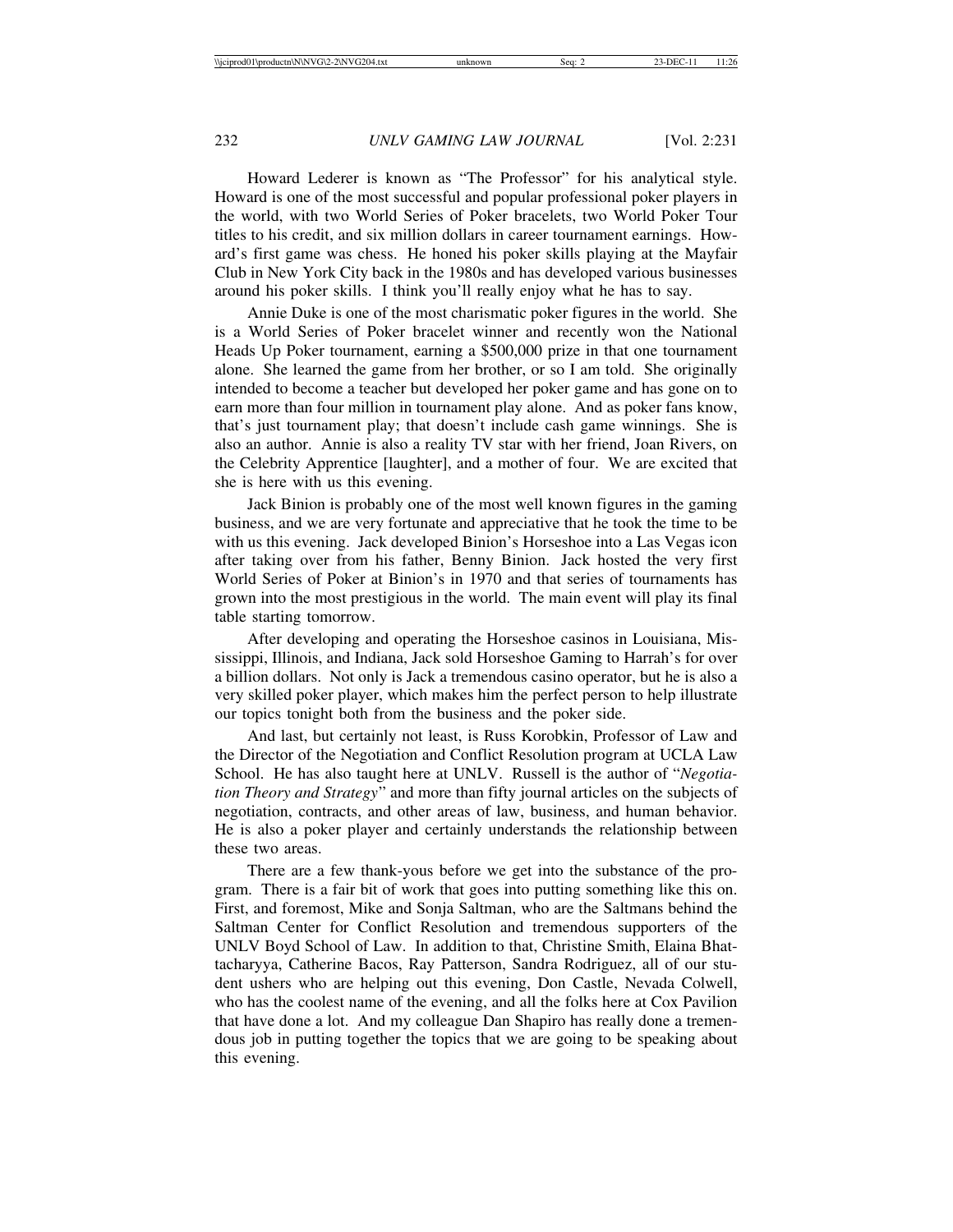There are six topics in total. You'll see and hear that there is a lot of overlap between them as we have all been speaking about. The topics are: 1) Going First; 2) Hand Strength and Leverage; 3) Money Management; 4) Knowing Your Comfort Level, which was Howard's most recent addition and so we are really looking forward to that one; 5) Emotion; and then the last one is really a topic and a session all to itself: Bluffing, Lying and Deception.

A good way to start off, because we are talking about poker and negotiation, is to discuss and understand the relationship between the two. I am going to ask Russell to start and give us his thoughts.

**Russell Korobkin:** Negotiation is an interactive communication process where two or more people are trying to allocate some kind of scarce resource, and by that definition poker definitely fits into the definition of negotiation. So, one way to think about this panel is that poker is an example of negotiation, but it is of course a particular type of negotiation. It is highly structured and different from more usual negotiation situations in some important ways.

Here is the way I like to think about the comparison; in poker, let's say there are two people that are playing a hand and they are trying to convince each other to concede the pot. So they are engaged in a process of betting, raising, and re-raising through different rounds of the hand in order to try to reach agreement on who is going to capture the pot. If they fail to reach an agreement—because in negotiation, of course, you usually have the possibility of reaching an agreement and the possibility of an impasse— they pursue their alternative. In poker, both players have the same alternative- proceeding to a showdown – in which case the pot is allocated according to a particular procedure; that is, according to who has the best five-card poker hand.

Although I like to think of poker as a particular kind of negotiation, there are a couple of important differences. One important difference between a typical negotiation and a "poker" negotiation is that in a typical negotiation, whatever the cooperative surplus is, whatever the value that is at stake, usually can be divided between the negotiators. In poker, it's all or nothing. Setting aside the rare case in which two players have exactly the same hand, one player wins the entire pot. You can't agree to divide the pot in a particular way like you can in a standard negotiation.

The other odd thing about poker from a negotiation point of view is that the value that you are trying to divide is being created over the course of the negotiation by the players putting chips or money into the pot. In the more typical negotiation situation, the value is there before the negotiators come together to negotiate, and then they are trying to allocate that value at that time.

Because of the similarities and the differences between poker and the typical negotiation, I think there are a lot of things that we can learn about negotiation generally by understanding poker. At the same time (and we will talk about this over the course of the panel), because of the peculiarities or idiosyncrasies about poker as a form of negotiation, there are some lessons of poker that negotiators might not want to learn, or might be detrimental to negotiation success generally. I think we will try to talk about both sides of that comparison.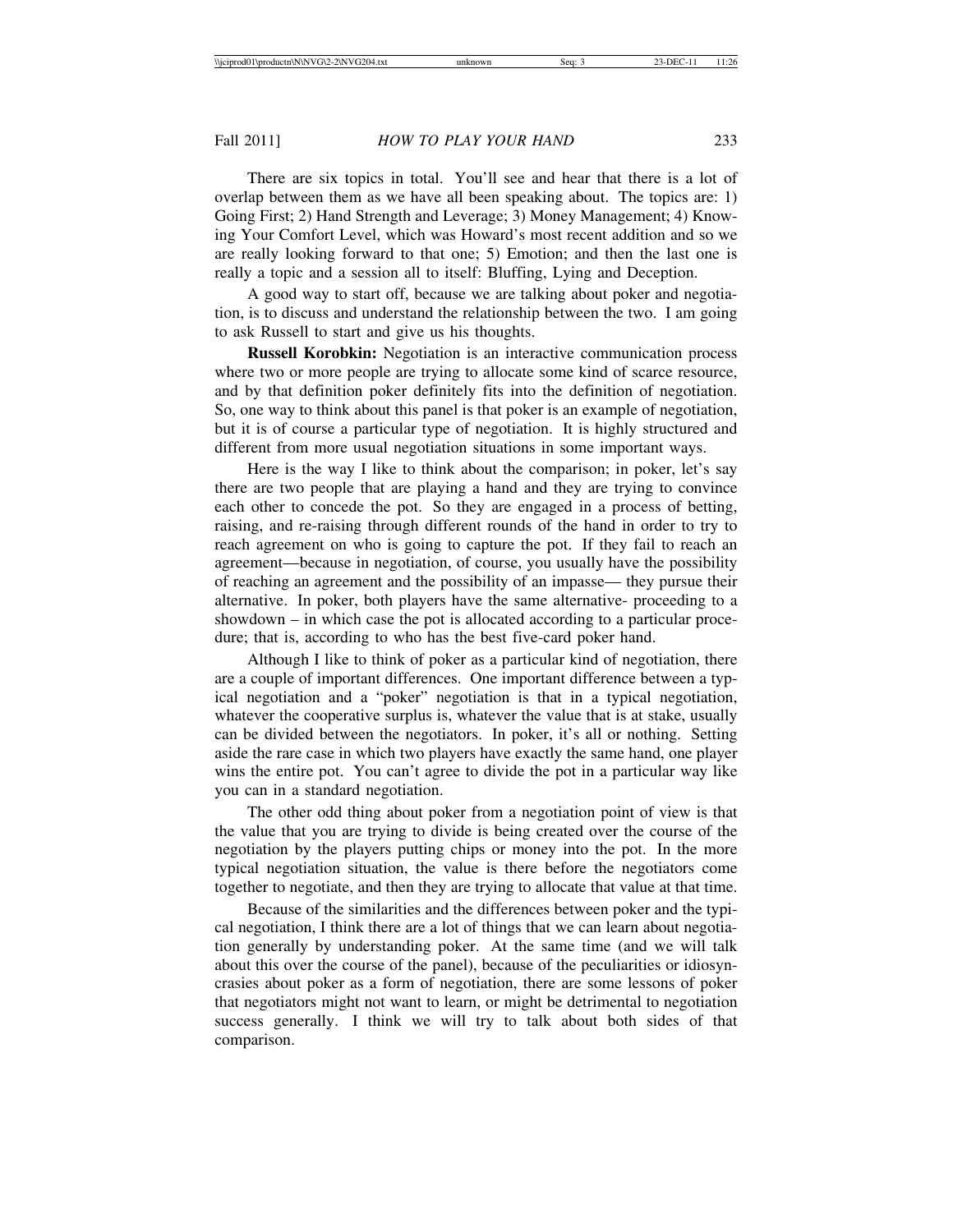# I. GOING FIRST

**Asher:** The first topic was actually the last topic, but then we realized it didn't make much sense to be last because it's called "going first." So, we figured it is a much better to start it at the beginning. It is typical in negotiation to know who goes first and who does not go first. Jack, I think you have a pretty interesting perspective on this from your distinguished business career that really highlights the issue.

**Jack Binion:** In Tunica County, Mississippi, there was a large, old family that had some farmland that was now going to become casino land; they had had this land since 1836. I found out later that the family got together and said, "Listen, let's ask \$5 million for this property." The others said, "You're just going to turn them off, they just won't go for that, but we'll try it, ok." So they go in, and fortunately for them the casino company started first, and the casino company says, "Listen, we've thought this over, and our bottom line is \$20 million." Well, the one guy that could get his breath said, "Let us get up and talk about it." So, to make a long story short, they sold it for \$25 million. I think that's an illustration that being able to go last is maybe better most of the time. Now, there are points to going first, but I think that is a good illustration of not going first.

**Asher:** Annie or Howard, do you maybe want to jump in?

**Howard Lederer:** Certainly, in my opinion, poker is the world's greatest game. It was actually the game that was used to invent game theory. John von Neumann back, I believe it was in the thirties, used a simplified game of poker, to invent just one of the great areas of mathematics, and it spawned many Nobel prizes actually. When he was asked many years later about why he used poker to invent this great area of mathematics—why didn't he use chess—he actually said, "Well I couldn't use chess, chess isn't a game."

I actually agree with him in terms of what he meant. It's not a game in the game theory sense; it is a game that has perfect information. Of course in life and in negotiation, we want to have perfect information before we make any type of decision, but we don't. So, I think what you get when you play poker, you get this playing field where you get to practice making difficult, pressured decisions under conditions of uncertainty. We don't know exactly what our opponent has. Maybe more important than knowing what our opponent has, we don't know the strategy that our opponent is using. Even if you know what your opponent has you have to know what they're going to do with what they have if you're going to make the "perfect" poker decision. Because of that, because you can't know what your opponent has; you can only have a good idea, and you can never know what their strategy is. There are no perfect poker plays.

Because of that, going first is a real problem. If you have to go first in a round of betting, that is just that much less information that you have. You have to act before you know anything, certainly about your opponent's strategy, and that is going to hurt your chances of figuring out your opponent's cards. When you go second your opponent not only has, through their action, given you some sense of at least the simple [issue], are they strong or are they weak, but you have some idea of your opponent's strategy. They have already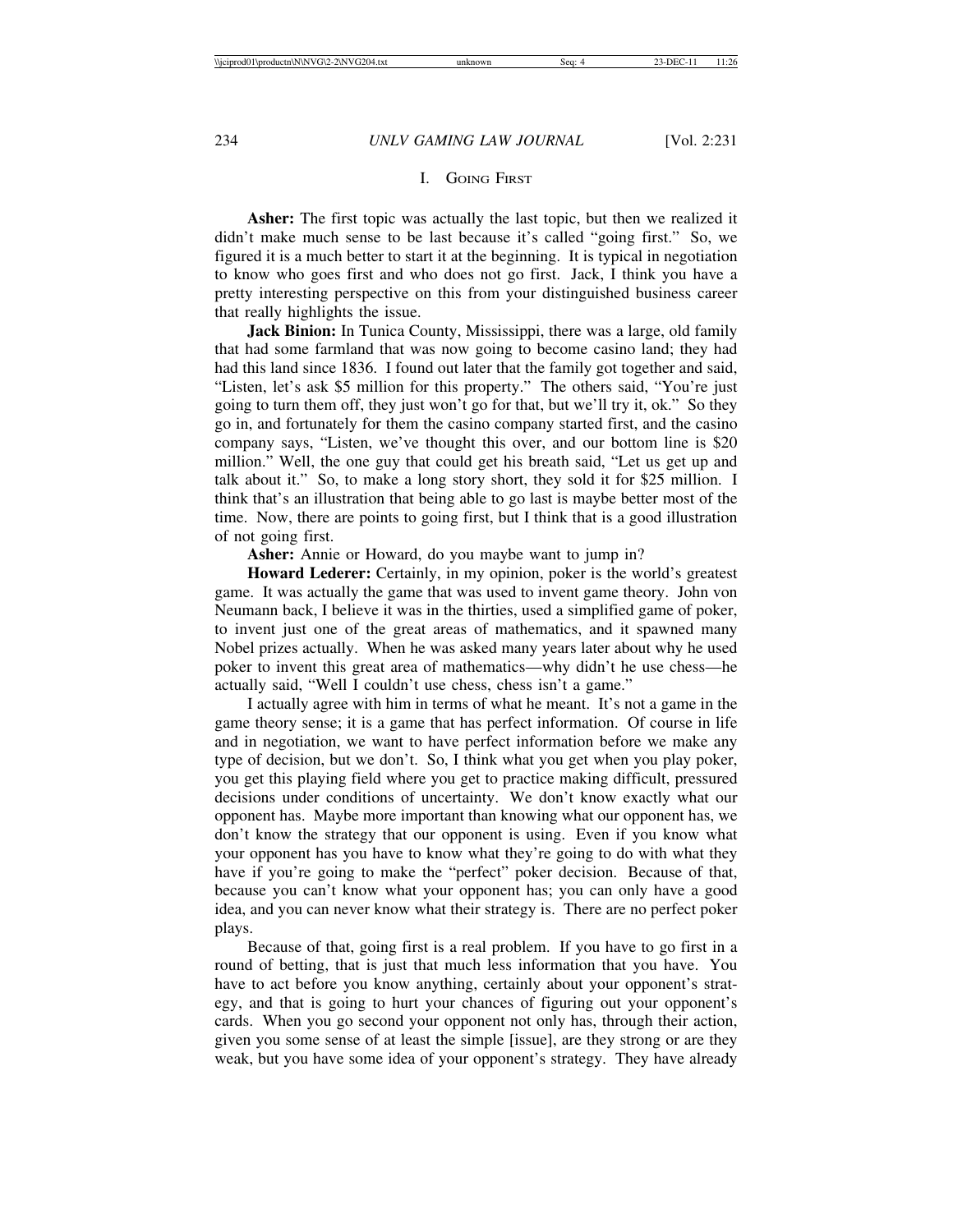used one of their options to execute their strategy before you had to. It is a tremendous advantage, and you have to be aware. Regardless, the good news is that you know what your position will be before you really enter the hand. So you get choices, you get to actually choose the hands where you are going to get to act second, and you play those hands more often than when you are going to have to act first.

**Annie Duke:** One of the great lessons that I think we can learn from poker in terms of this informational issue is that, if we understand that this is a game, that poker is a game where you are making decisions with incomplete information, where we are under conditions of uncertainty, which is the same thing you do with a negotiation, you do not necessarily know your opponent's position or what their bottom line is, or what cards they are holding, then we should set our number one goal to be able to act in a situation where we have more certainty. We know that when we get to go second, we are always going to be in a position of more certainty. The way that we can counteract this problem when we are going first is to make sure that we have certainty at least about our hand.

One of the things that I try to tell people, and this is true in regular negotiation as well, is that if you're going to go first, you have to have a lot of information in advance. You either have to have done quite a bit of research about your opposing party in the negotiation, or in the case of poker, you can choose to play hands that have a lot of clarity in and of themselves.

So, if you get involved with a hand, for example, a seven of hearts and a six of hearts, this hand is a hand that doesn't have a lot of clarity. Even if you were to make one of the better hands that you could make, which would be a flush, you still do not have what's called the very best hand, because there is a lot of flushes that are better than your hand, and you are in a situation of uncertainty. You would prefer to have that when the other person will go first.

But if you enter the pot first and have something like aces, now you do not need to know as much about what your opponent is holding because your hand contains clarity in and of itself. When you are choosing to go first, you should be in a clear position for yourself and that is true outside of the poker table.

One of the things I try to tell players is "Don't get your ego involved," because a lot of people think, "Well, I'm such a good player, I can play from any position," and what I try to tell them is "at least please try to be as smart as my children are. I have two very young girls, and I like to set very low bars, so could you at least try to be as smart as my seven-year-old?"

My youngest is now eight, but when she was seven, I actually witnessed an argument happen. My seven-year-old daughter's friend said to her, "Do you like Hannah Montana?" and my daughter said, "I don't know, do you?" So then the other girl said, "I asked you first. And, there was a little argument that happened and they came running to me and I was supposed to arbitrate about who had to make the first offer in this negotiation about Hannah Montana.

So what happened was that what my seven-year-old understood was that there was a lot of social equity in the answer, and if the other girl did like Hannah Montana and she said "No," then that was a problem. If the other girl did not like Hannah Montana and she said, "Yes," it was a problem. Therefore, fifty percent of the time she was going to answer poorly. I said, "If my sevenyear-old understands this, you probably should too." And what my seven-year-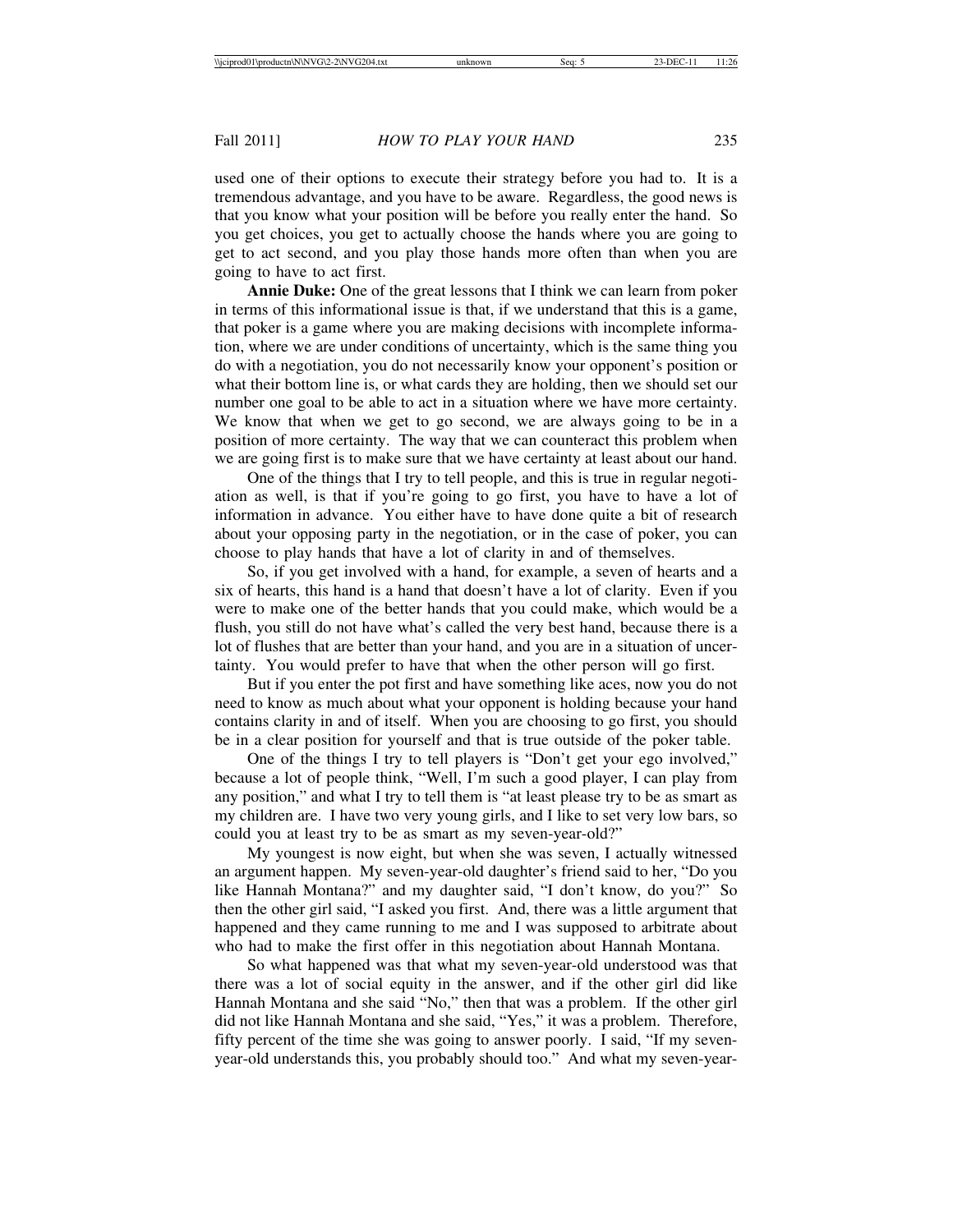old also would have understood was that if she happened to see that the other girl was wearing a Hannah Montana T-shirt at the time, she would have had a lot more clarity about the situation, she could have easily said, "I like Hannah Montana." We sort of see this across every aspect when we pull it away from the poker table. Just be smarter than my small child, who I think is brilliant, but she's still seven.

**Lederer:** There is a point in terms of the going first and that is, in poker, you can affect that situation, so there are very often situations where there is a very reasonable play where you can either decide to extend the hand, maybe just call with a pretty good hand, maybe you are going to induce a bluff; there are a lot of reasons to play a little more passively. But you also are now creating more decision points in the hand by doing that and sometimes with that same type of hand maybe a very reasonable decision would be to move all-in and put that decision on your opponent.

When you are out of position<sup>1</sup> you should be much more willing to move towards the "move all-in" variation as long as it is a reasonable variation. Once all your chips are in the middle of the pot you do not have to make any more decisions; you don't have to go first anymore. Your opponent is going to have to make the last decision of the hand, which is an advantage of itself. But there are no more rounds of betting; there are no more decisions where you have to go first. And certainly when you go second in a poker hand and again you are presented with that, ". . .ok maybe I should just call, maybe I should raise and move all-in," you should tend towards calling because you will have that much more information the next time you have to make the decision on the next round.

**Duke:** It creates optionality for yourself. One of things that we need to do in poker is we need to decide at the point that I make my decision, I have to decide about what my decision might look like on the next card, and then what my decision might look like on the next card after that. The big advantage to being in position is that you have to decide right away. You can say, "well, you know what, I am just going to call, and then I am going to see what my opponent does, and then depending on what my opponent does, then I have a variety of options that I can do in response."

When you are out of position the minute that you choose to make the call, you have to have already decided what your next street<sup>2</sup> is going to be and that just puts a lot more pressure on your decisions. And one thing that I really like to point out to people is this is a problem whether you have the best hand or whether you are bluffing, because when we have a bluff, it is harder to execute out of position. Because it's easier to bluff when someone is playing into you<sup>3</sup> because you get a lot more feel for if they are weak. You get a lot less expensive opportunities to bluff. When you are in position, you can often bluff for

<sup>&</sup>lt;sup>1</sup> The term "out of position" refers to be first to act, or alternatively to not be last to act, on any particular hand. POKER DICTIONARY, http://www.flopturnriver.com/poker-dictionary/ out-of-position-oop.php (last visited Oct. 18, 2011).

<sup>&</sup>lt;sup>2</sup> The term "street" refers to a round of betting in poker, usually occurring as the result of a card(s) being dealt. *Id.* 3 The term "playing into you" is a poker term that is similar to the term "betting into you."

*See infra* note 8.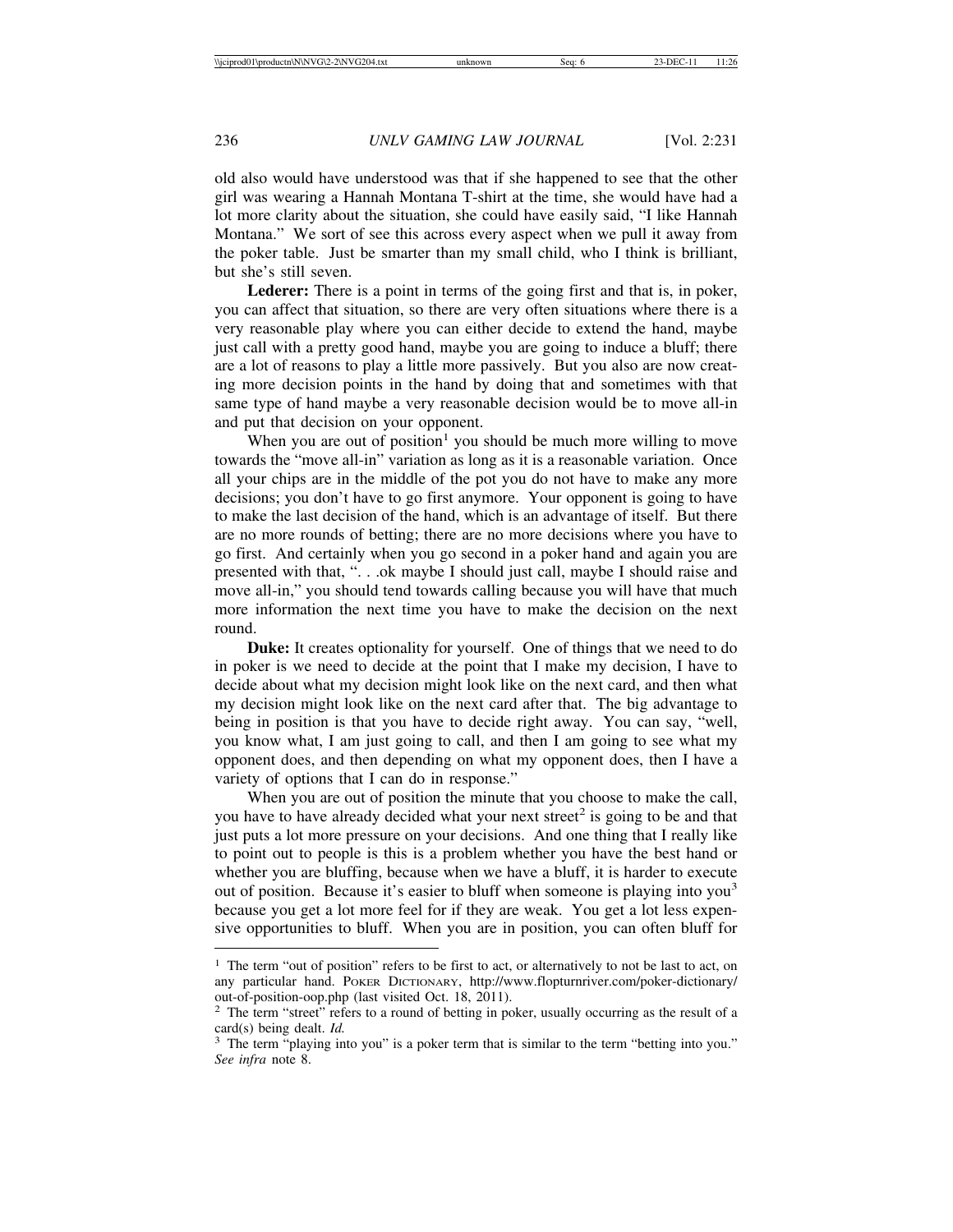just a bet. So when you are out of position, you generally have to bluff for a raise, which is exponentially greater. It is not just twice as much because you are actually raising the size of the pot so it is very often three to four times as much money.

You have to have a higher percentage of times that you are correct in the decision to bluff in order to be profitable. People have a really easy time understanding that problem, but the opposite problem is a little harder for them, which is when you have the best hand, it is very often the case that it's more difficult to cash the best hand.

I think that Jack's story speaks so beautifully to this with the casino having come in first. If you have the best hand, it's much easier to extract the appropriate amount of money from your opponent when they have to come in first. The casino cost themselves \$20 million by having to go first and they clearly had the best hand. This was a family that wanted to sell, they were willing to sell cheap, and the casino was the one with the money to buy; but because they had to go first they did not cash that situation properly. Had they been able to go second they would have been able to extract much more value out of that negotiation than they actually did. And that's true if you flopped<sup>4</sup> a set of aces, if you have the very best hand it is easier to get money when people can make mistakes into you, as opposed to when you are first, you have to induce them to make mistakes, and that is just much harder to execute.

**Korobkin:** Let me try to generalize these points and add a couple more of my own. In negotiation, as in poker, the advantage of going second or letting someone else go first is, as Jack's story and Annie's and Howard's analysis has demonstrated, you have more information available to you when you are going second. When you go first, you have to put something out there without having as much information about what cards the other person is holding. And in negotiation, I would think about the comparison to the cards that a player is holding in poker as being the other person's reservation price; that is, if we are talking about a simple sale of an asset, the most that the other person will pay or the minimum that he will accept to make a deal.

If I am the seller of land for a casino, by waiting and not going first, I let the casino reveal information about its reservation price that I did not have. If I, as the landowners, were to act first, not having the information in this case, I probably would have made an offer that is way low, and I would have left money on the table. You can also have the reverse problem. If you make a demand or an offer that is way too high because you do not have information about the other party's reservation price, you can make them angry. They might think that you are not negotiating in good faith or you are violating social norms in some way. Thus, the landowners would be hesitant to come in and ask for \$50 million for the land because they would be afraid of offending the

<sup>4</sup> In Texas Hold'em, each player has two cards dealt to them, and then share five community cards. These five community cards, however, do not all get dealt at the same time. There are rounds of betting at certain intervals during the deal. After the first two cards are dealt to each player, there is a round of betting. Then, three of the five community cards are dealt at one time on the board. This is what's known as the "flop" - the first three cards being dealt on the board. The fourth card is called the "turn", and the final, fifth card is known as the "river". POKER DICTIONARY, *supra* note 1.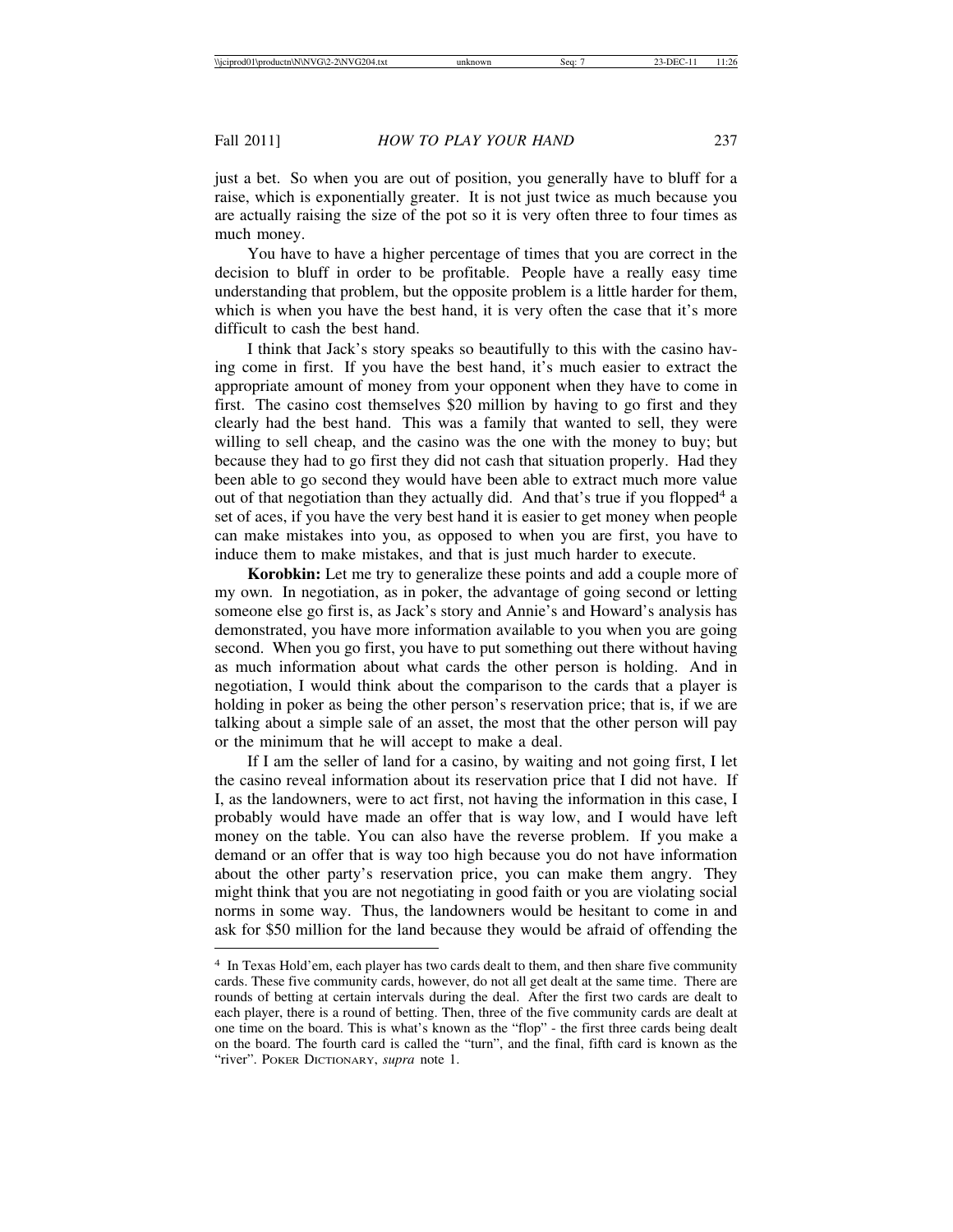casino. By going second, you obtain more information before acting, which can reduce the likelihood of creating problems by making an offer that is either too aggressive or too modest.

But in negotiation theory, there are couple points on the other side as well—there are a couple reasons why going first can be an advantage. First, you can set the other side's expectation of what your reservation price is a little bit more easily by going first. For example, if I am the casino in Jack's example, and I know that the landowners do not have a very good idea of what my reservation price is, if I were to act first and made a very, very low offer, then that might convince the landowner that my reservation price was actually very low—perhaps lower than what they would have thought if they did not have the information conveyed by my offer. So, by going first, I might affect the other party's view of their reservation price.

I also have the possibility of affecting their view of reservation price by doing what psychologists call, "setting an anchor." Let's say I walk in and say, "we have done our analysis, and we would not be able to pay more than \$1 million for your property." Psychologists have demonstrated that by putting that number \$1 million out there, the person on the other side of the negotiation will have more mental access to facts and information that would suggest that \$1 million might be a reasonable price for them to accept. If the landowners are not really sure about their reservation price—they would like to get \$5 million, but they don't really know what a fair price would be  $-$  my \$1 million offer will facilitate any mental access to arguments and facts that suggest \$1 million is a fair price. So on one hand, if I go first, I am at an information disadvantage, but I have got a couple of advantages to counteract that.

Lederer: There are situations, particularly when you are bluffing, when going first is a good thing. But certainly when you are in a bluffing situation, sometimes your bluff can be taken away. There are certainly a number of pots—it is rarer than the typical situation when being in position helps you that have been won or lost by the fact that the person got to the bluff first.

**Duke:** On the anchoring note, there is one place where you can, in a sense, anchor hands in poker. That is when you get to the river of a hand. But remember now, there are no more cards, there is no more negotiation going on, and you have a hand where you are very unsure about what the status of your hand is. You know that it may very well be good, that if you were to check it, and the other person were to bet, you would call. But you do not know if it is the best hand, so you cannot really stand to face a huge bet. You might do what is called a blocking bet or defensive bet, which is to anchor the bet very low, to make an extra small bet knowing that it might be read by your opponent as strength. It is difficult for them to raise you unless they really have a big hand, and now, you get out of the hand cheaper and you force them to call an amount that is smaller.

But there is a reputational issue that gets involved with that, which is if someone spots that pattern over the course of the long run, they are actually going to take advantage of that. So, I would say that in the anchoring as well: if you go in and anchor a negotiation low, you better be prepared to stay low. Because if you go in and you anchor it at a million and you are willing to pay twenty million, that reputation will get out and the next time you try to go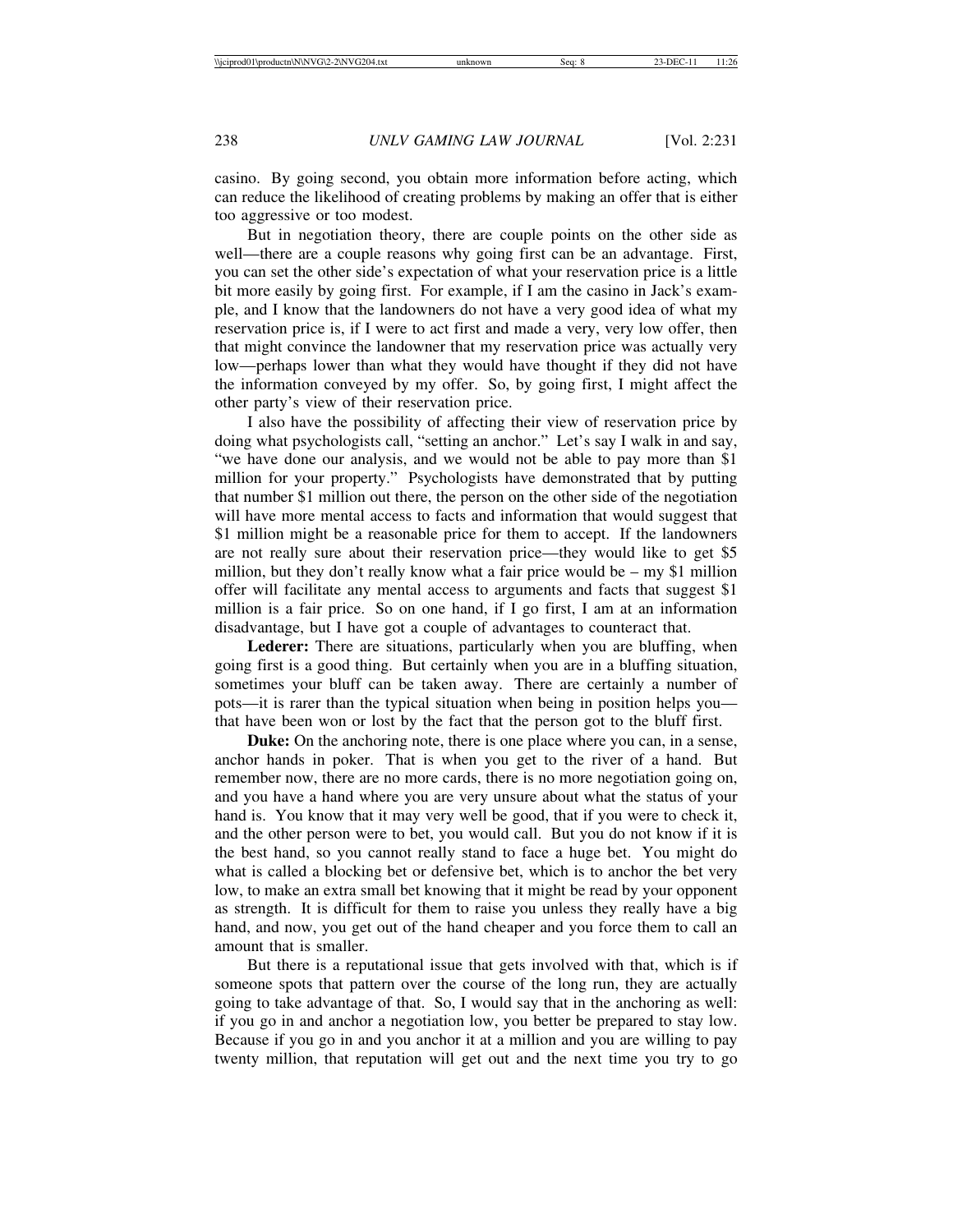anchor low, people are just going to think, "Well, I am going to offer back twenty million," and the anchor is not going to work well.

**Binion:** I have another story. Years ago, it got down to three people left in the World Series of Poker: Tom McEvoy, Rod Pete, and Doyle Brunson. Doyle had the most money. This goes back to managing expectations and setting the tempo of the game. Board comes nine, rag,  $rag<sup>5</sup>$ —a non-dangerous looking hand. Doyle moved in on them [McEvoy and Pete]. Unfortunately, one of them, I can't remember, I think it was Rod Pete, had two nines in the hole. So Doyle just ran right into a wall. Now, what was Doyle trying to do? The odds were that this [poker strategy] was going to work, but what he was doing, he was intimating these guys from the start, for down the road. He wanted them to know that every time they get into the pot, every time they put in a dollar, that Doyle was going to be a lion and take it away from them. In fact, he was intimidating them. And he just happened to run into the hand that killed him. And that's why Doyle did not win that year. Tom McEvoy did.

**Duke:** And, that's the problem with going first, which is he had to lay such a big price in order to execute that intimidation.

**Binion:** Well, the big thing is this, he was setting the tempo and sometimes, in labor negotiations, the laborer always comes in and in effect, goes first. The other thing is that you are managing expectations and you are kind of setting the tempo of what you want to do. Now, do you have your choice when you go second? Yes, but sometimes there is something to be said about going first.

**Korobkin:** You want to make sure that, if you are going first, you have very good information. You want to first go in a negotiating situation in which you have a pretty good idea of the other party's reservation price. You might not know it exactly, but you have a fair bit of information. If you are in a situation where you do not know anything about the other party's reservation price, you almost always do not want to make the first offer. But when you have some information and you can narrow it down a little bit, then the advantages that can come with going first can outweigh the disadvantages.

**Asher:** Well, then, this leads into the next topic, which we should go right into: hand strength and leverage. And obviously there is a lot to talk about here, but Russ, you have an anecdote that I think illustrates it first to start off, involving a labor negotiation, as Jack alluded to.

### II. HAND STRENGTH AND LEVERAGE

**Korobkin:** Context matters more than anything concerning who has leverage in a particular hand of poker or in a particular negotiation. That is, over time, playing against Jack, Annie, or Howard, I am going to get wiped out in poker, but in any one hand, if I have a pair of aces I am a heavy favorite. You can't assume in either poker or negotiation that fixed facts are going to determine who has leverage in a particular case.

<sup>5</sup> The term "rag" is a poker term that refers to a card of low value. The term is usually applied to community cards, but can also refer to starting hands, mostly commonly those including an Ace. *Id.*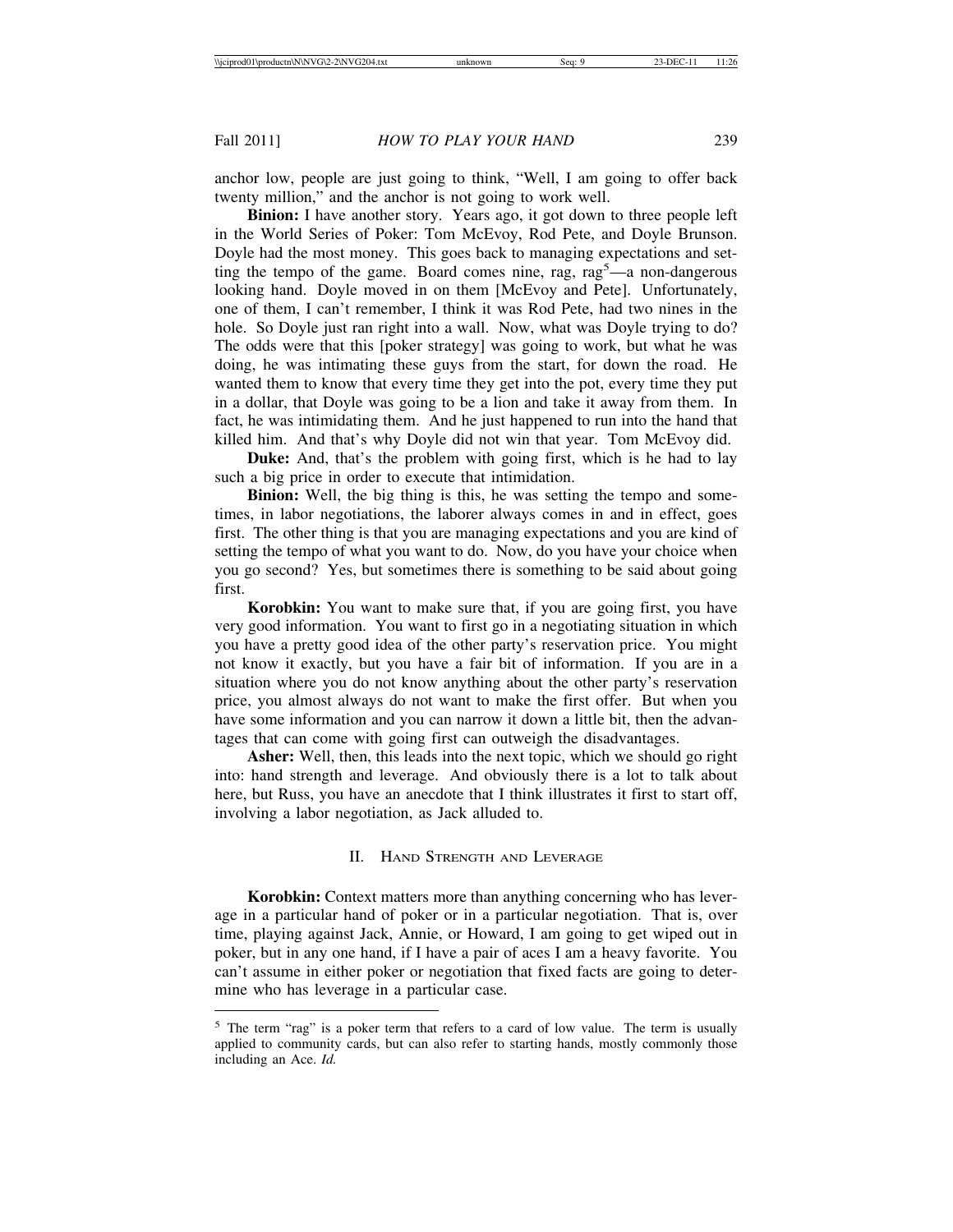If a big casino is negotiating with an organization representing its maids over what the hourly pay rate is going to be, who has the most leverage in that negotiation? The answer, I think, is, "it depends." In negotiation, the main source of leverage is the quality of your outside alternative—what you are going to do if you don't reach an agreement in this case? So if unemployment is high and there are a lot of people who want jobs as maids, then the casino is going to have a lot of leverage. If unemployment is low and the casino is having trouble getting enough maids, then the maids are going to have a lot of leverage, relatively speaking. You have to consider context before you make assumptions about who has the leverage in a particular situation.

Asher: Annie, do you have a thought on "in context" and "leverage being contextual" that you want to share?

**Duke:** Yes, I think one of the places you see this the most is in how the board lays. As in terms of what the explosion of possibilities for what the other person's hand may look like given the next card. So you can have a hand such as two nines where another nine lands on the board, and the board is something like ace of spades, nine of diamonds, and three of hearts. Now this is a hand where it is very easy to define the set of possibilities for what the other person is holding. They could have three aces, which is the only hand that beats you. Then they could have three threes, some sort of ace in their hand, an ace and a nine, or ace and three, but it is a very narrow set of possibilities for what the other person might have. And the next card is unlikely to change that set of possibilities very much. There just isn't much that can happen to the board that is very interesting.

But if you have the same set of nines, and now the board is a ten of spades, nine of spades, four of hearts, with that ten and nine of spades, where those cards are extremely related to one another, now you have a situation where half the deck can actually very much change the possibilities for what the other person might be holding. So, while the best hand they can have right now is three tens, that is the only hand that can beat you, and all the others you beat. If any spade comes out, they could have a flush. If the straight cards come out they could have made a straight. If a ten hits, they could make a better full house than you. There is [are] quite a bit of troublesome things that can happen to the board that actually changes the way you play.

If you were to flop a set of nines in the case where the board is not dangerous, for example, you would play in a way where you would want to extend the hand in some way or you would want to cause the other person to make a very bad move against you. So if you were heads up<sup>6</sup> when someone bet into you,<sup>7</sup> you would have a tendency just to call, to allow them to extend the hand and to give them opportunities to give you more money. If you were out of position, you would probably never go for a check-raise. In fact, if you were going

<sup>6</sup> The term "heads up" is a poker term that refers to playing against one other player. The term can either be used for 1-on-1 poker games, or for hands where everyone folds except two players who are now playing against each other. *Id.*

 $7\,$  A "bet into you" is a poker term that refers to betting against someone, especially if they are likely to have a powerful hand. HOLDEMTIGHT.COM, http://holdemtight.com/pgs/dc/Dic/ b-.htm (last visited Oct. 18, 2011).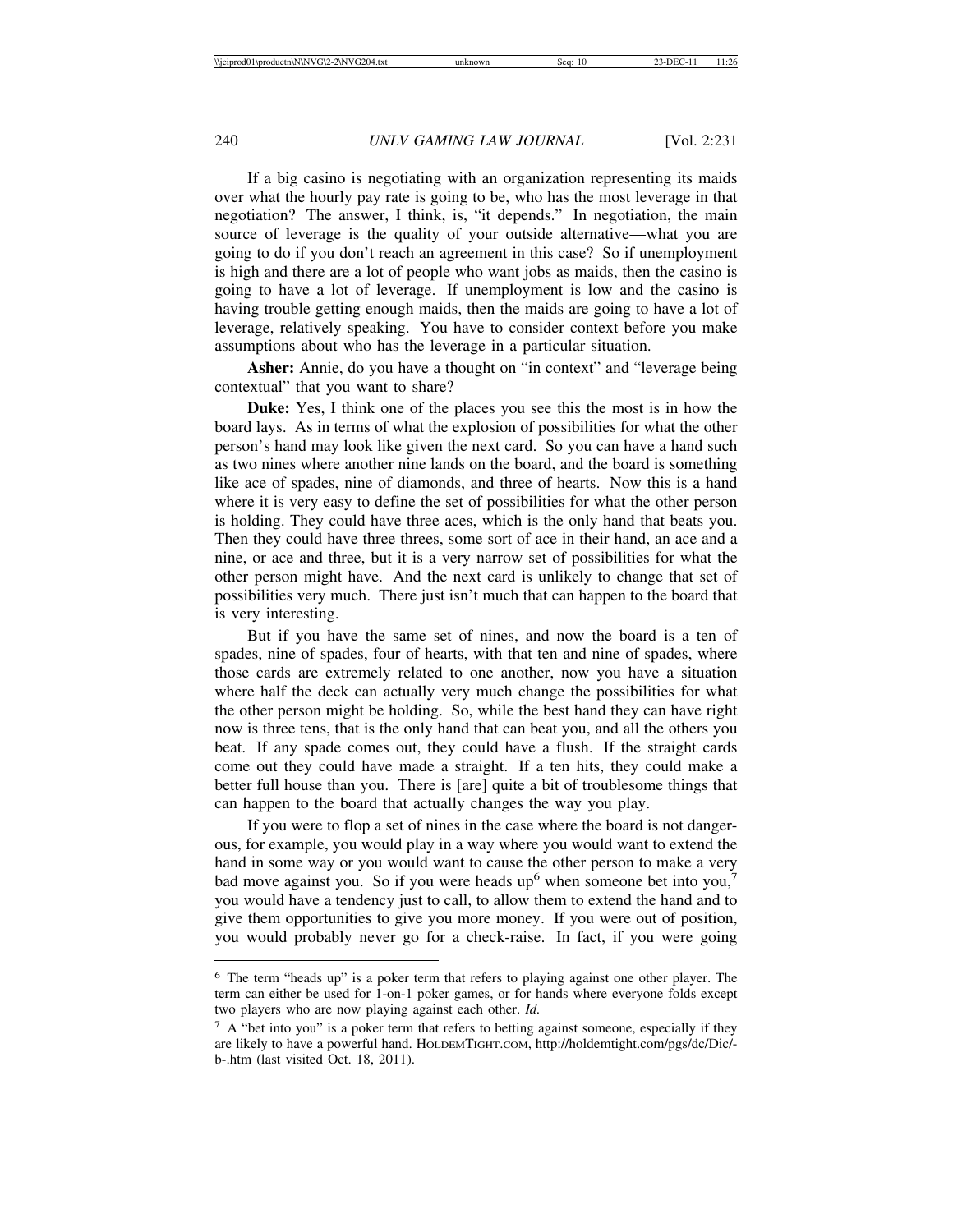against a particularly aggressive opponent, you would bet out<sup>8</sup> to induce them to raise you or to at least to just call you trying to bluff you, which a lot of very good players do against the right kind of opponent, but you are really looking for extension here.

In the second case, however, if someone were to bet into you, you would raise in order to disconnect the decision process on the next card because you realize that this might be a very troublesome card for you. If you were out of position, now you would have a tendency to really check-raise on that hand and just get done with that hand right then. This shows that your leverage in this hand changes based on contextual issues.

**Lederer:** There is a very underrated issue here; it is a mistake to just think about that decision on the 10-9-4 board where there are two spades just in terms of "what are the chances that my opponent beats me?" But it is also very important to understand [what happens] if your opponent has a strong hand that you have beat. Let's say your opponent has a pair of queens. You want to get the chips in the middle of the pot quickly because when the seven of spades hits, all of a sudden the player with the two queens can come up with a lot of reasons to think, "Wow, maybe I'm beat," and they might fold. Therefore, slow-playing those dangerous flops can cost you the pot, but also can cost you a very big pot against a strong hand that you have beat, because all the sudden the scare card comes on the turn and they slow way down.

**Duke:** On the flip side of that, it can also give your opponent opportunities to bluff you off the best hand, and the problem for you is, you might be the best reader of your opponent, and not know that they are not strong because they may not know they are bluffing.<sup>9</sup> So if they have a hand like two aces, for example, with the ace of spades, if you get all the money in on the flop, clearly those aces are going to fold. You are going to get a lot of money from them; it is going to be very good for you.

But if you allow, say, the deuce of spades to come off on the turn, that person might move in very confidently thinking, "well I have two aces, plus I have the ace of spades, so they can't have the nut flush<sup>10</sup> and even if I am wrong they could make a spade," and now you have someone who is sitting there extremely confident. You look at them thinking, "that is a really confident move in," you throw your three nines in the muck, and you just made a pot mistake.

So it is not just that you might kill action from a really good hand that might have given you money on the flop, but also that you might get bluffed off by a hand that does not even know they are bluffing. It is a horrible situation when you get these contextual problems. You just want to make that move

<sup>&</sup>lt;sup>8</sup> A "bet out" is a poker term that refers to being the first in a round to put money in the pot. *Id.*

<sup>&</sup>lt;sup>9</sup> A "bluff" is a bet or raise made by a player when they believe their hand is weaker than their opponent's, and is unlikely to become stronger (thus distinguishing a bluff from a semibluff). The bluff is a bet made with the sole purpose of causing better hands to fold. POKER DICTIONARY, *supra* note 1.<br><sup>10</sup> In poker, the term "nut flush" means the player has the best possible flush. If a player has

you have a "nut flush", no other player at the table who also has a flush can possibly beat you in the hand. *See* POKER-KING.COM, http://www.poker-king.com/dictionary/nut-flush/ (last visited Oct. 18, 2011).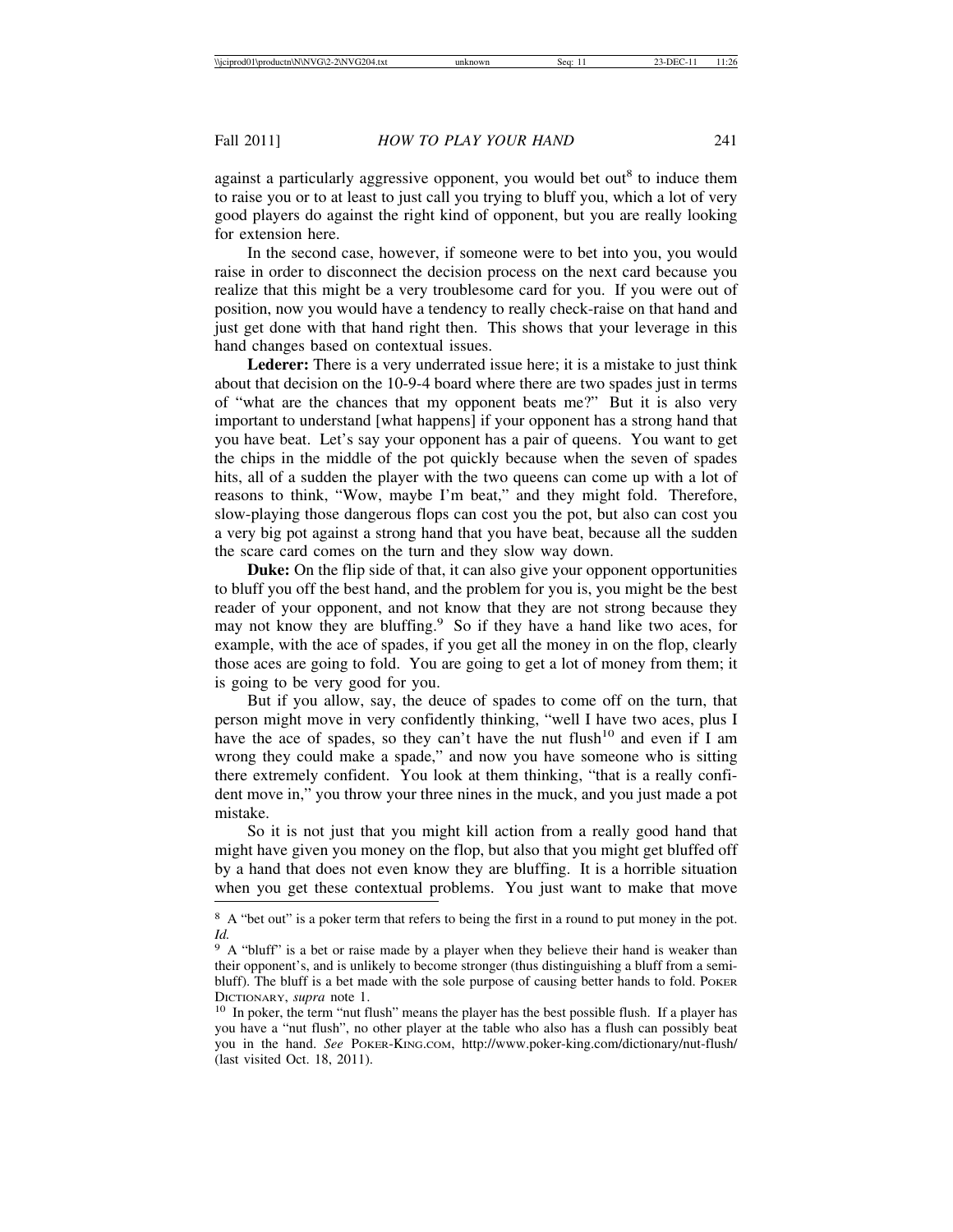right away, which reduces your strength in the hand because you have to show your hand earlier.

Lederer: Right, and you certainly do not want to overplay. Talking further on this topic, you want to use leverage; you do not want to overplay your hand. In general, when you are playing, let's say, no-limit hold'em, you are betting around the size of the pot, maybe two-thirds the size of the pot. You are doing that because, when you are bluffing, or you have a strong hand, you get to test your bluffs without committing a huge portion of your chips. And the reason a bluff—where you are not betting a lot—can work is because there may be more rounds to go.

So, assume that the board is ace-9-3, and your opponent is sitting there with a pair of jacks. There is a pretty good chance that your jacks are good there when you are facing a small bet; but the problem is, the board is unlikely to change and there are two more rounds of betting. You are not just calling that small bet. Let's say there is \$200 in the pot and your opponent has just bet \$125, not that hard. But it is not the \$125 you are looking at. You are looking at \$125 on that call, and on the next street it is going to be \$250, and on the last street it is going to be \$500, now you add that up and that's real leverage; but it also gives you the opportunity to test your bluffs.

Instead of just pushing all your chips in, you are kind of making this \$125 bluff, and you are threatening your opponent with further bluffs, but you do not necessarily have to. If it is a game of imperfect information, where you are trying to figure out your opponent's strategy, what a wonderful way: you test the waters with a leveraged bluff, and once your opponent has shown you a willingness to call, maybe you pull back and save the rest of the bluff for another hand.

**Asher:** The next topic we have is one that this touches on, and there is a lot of overlap in this: money management. I know, Annie, you were very passionate about this earlier and the importance of managing your money properly, having limits in advance; perhaps you could speak a little bit about that. There is also an obvious corollary to the business perspective, as well, that we will talk about.

### III. MONEY MANAGEMENT

**Duke:** One of the things that Jack and Howard and I are very intimate with, in terms of this concept, is that we have seen many, many people come through poker who were really, really, really good poker players who have gone broke and we never see them again. The reason why they go broke is because they are not good money managers. The fact is that if you have no money to churn, you cannot earn; it is just as simple as that, that you have some sort of edge on the game. An excellent poker player is going to be somewhere around five percent, if they are really good. If you are churning your money through at a five-percent earn rate, you are going to make all the money in the world as long as you have money to turn.

The problem is that we understand that when we make decisions, that poker is a game of very rational decision-making, and when we are feeling very emotional, we cannot make rational decisions and there is a psycho-physiologi-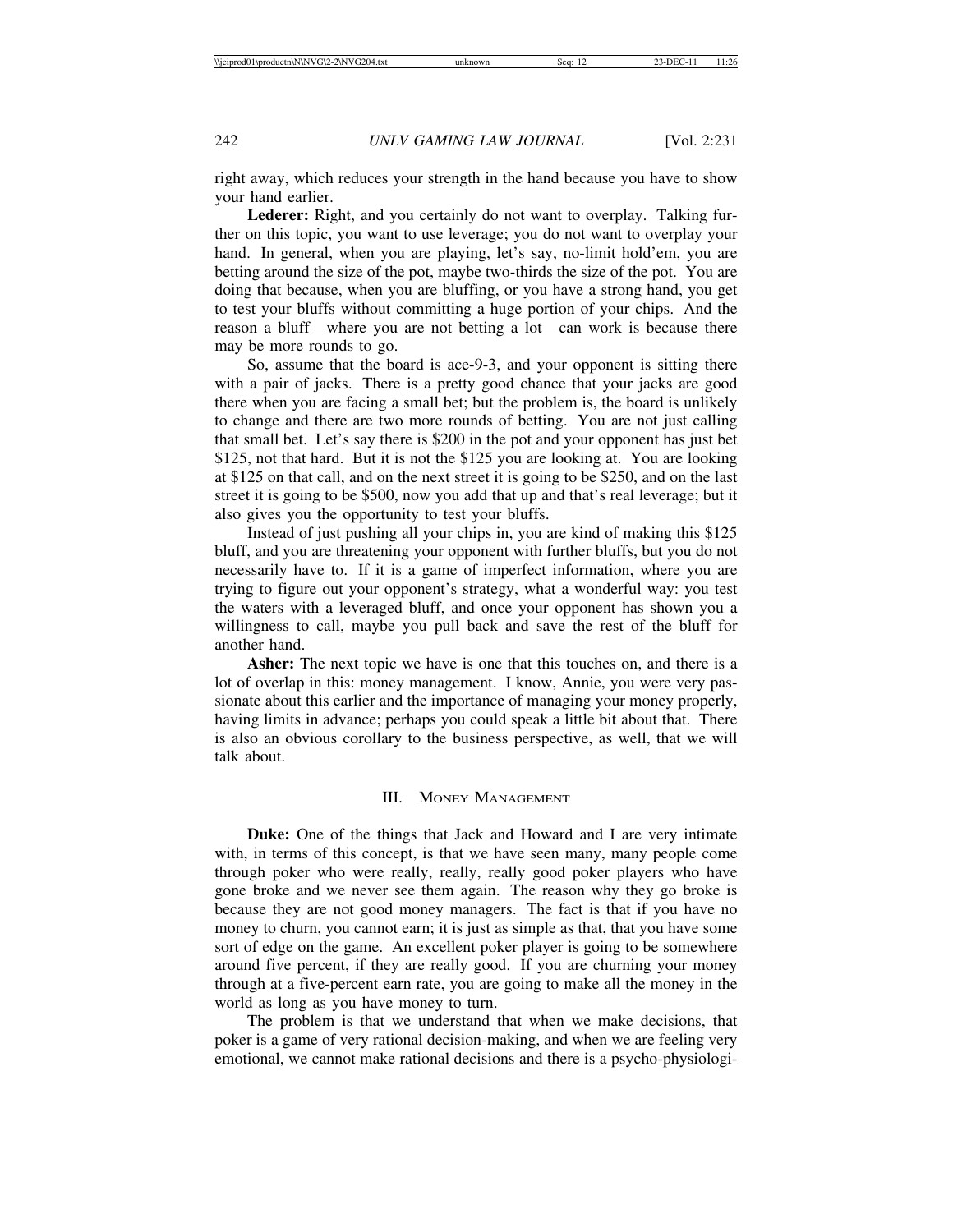cal reason for that. The area of the brain that is responsible for rational thinking, which is the front part of your brain, the frontal lobe, cannot turn on at the same time as the area of your brain which is responsible for emotions, which is the limbic system. When the limbic system is lit up, the frontal lobe shuts down. When the frontal lobe is lit up, the limbic system shuts down. So these two things can't light up at the same time.

So one of the things that I always recommend to people is that given that you know that negotiations can be extremely emotional, particularly things like labor negotiations, where people start bringing in ideas like respect and so on so forth, they are personalizing what's going on in the negotiation; the emotions can start to run very high. When emotions run very high, decisions won't be very good. So I always tell people that you should liken this to drunk driving. That if we know that we are drunk we are going to make a very poor decision about whether we are in a state where we can drive, so there are things that you can do in order to avert that: which is mainly to make your decisions in advance of ever having a drink. Either give your keys to somebody or set a designated driver. What you recognize is that "I am of right mind now" and I am thinking rationally now, so I better make my decisions now because later I will not actually be of right mind.

We should do this at the poker table, and do it in terms of two things. One is a time limit on our play, and one is a loss limit on our play. Loss limits are saying, "When I go into a game, I am only going to risk a certain percentage of my bankroll in the game," and that percentage should be what your edge is in general. If I have a five-percent edge on the game that I am playing, I would risk five percent of my bankroll and not go any further, because right now I am thinking rationally. But I know that when I'm losing there is going to be a couple of things that are going to be really bad. The first is that I am going to be a very poor judge of why I am losing. I am going to tend to attribute it to luck, because when we are losing we tend to socialize<sup>11</sup> our results. And I'm going to say, "Oh, these people are really bad and I've just been unlucky," when that might not be the case. Also I know that other players are going to be treating me in a way that they are going to be putting a lot of big decisions on me because they are not going to believe me when I am playing bad and think I am unlucky, and so it's working on my table image; so they are going to tend to be more aggressive against me.

Lederer: Also, they are winning. In general, your chips are in their stack.

**Duke:** So they are playing better; they are playing better because they are unemotional.

**Lederer:** They are happy.

**Duke:** They are happy. What I say is that, if you go in saying you know you can only lose this amount and that is what you have set rationally, then you can stop yourself from continuing in the game. When you are not thinking rationally, you are not playing well, and the other players are going to be playing better than you and coming after you.

<sup>&</sup>lt;sup>11</sup> Socialize means: (1) to make social; (2) to adapt to social needs or uses; (3) to organize group participation in. MERRIAM-WEBSTER, http://www.merriam-webster.com/dictionary/ socialize (last visited Oct. 18, 2011).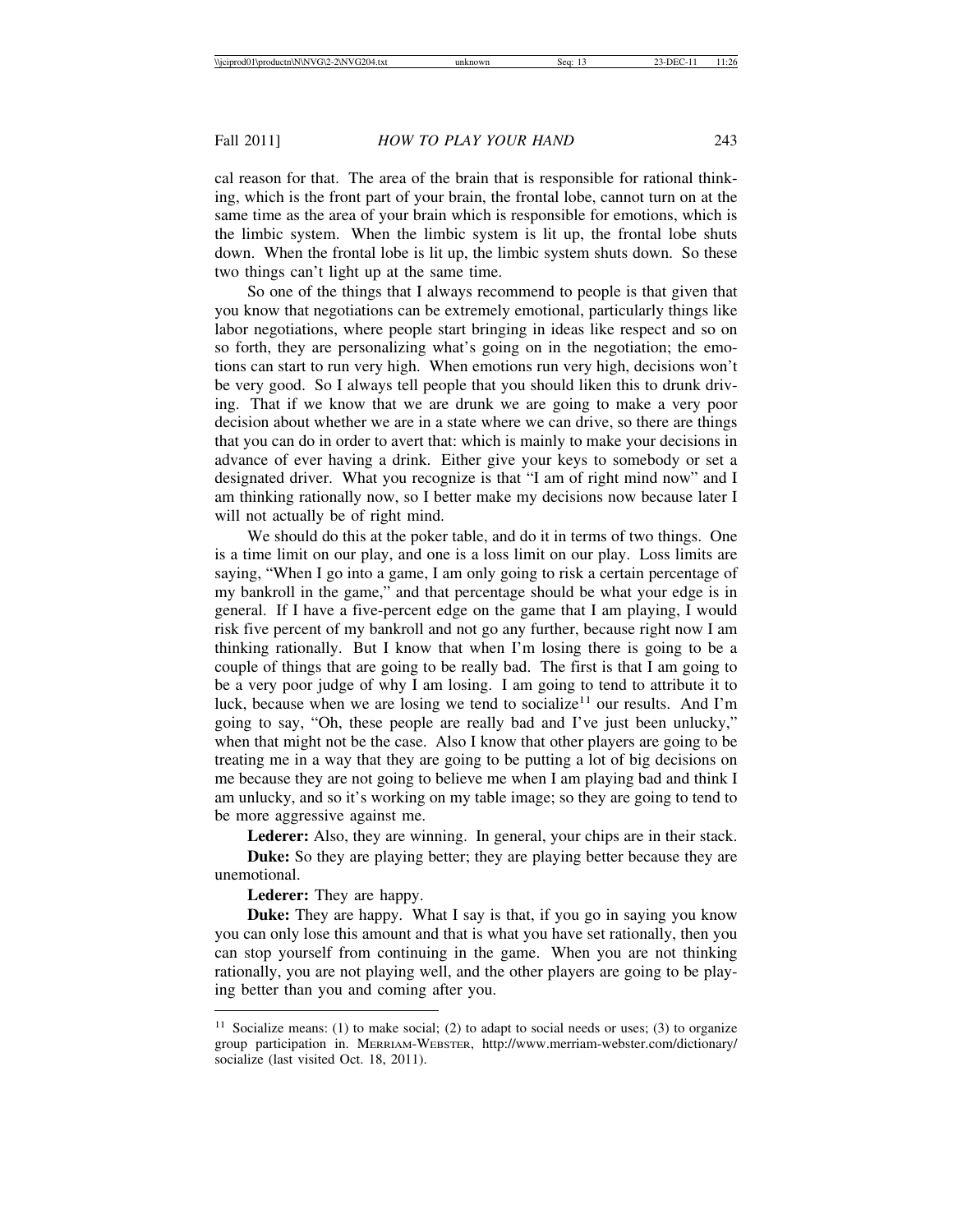The other thing to recognize is that you should set time limits to a negotiation whenever you can because when you are tired, you also are not thinking rationally. In poker, if you are playing online, and you are sitting in front of an LED screen, my recommendation is no more than six hours because that is very tiring. In live poker, it would depend on you as an individual, but between six and eight hours. That stops you from playing when you are tired, and it stops you from playing when you've been playing a long time.

**Lederer:** Also, I think that winning players tend to be very consistent. Over the course of hundreds of hours you may play every year, you may win quite a bit. And you kind of see that result, "Wow, I've won a lot of money as a poker player over the years." But that winning comes from very small edges. And players tend to overestimate how much better they are than their opponents.

Yes, you have tremendous evidence that you are better. You are a winning poker player, but your edge each day, each decision is very small. So, being a little tired or, being at your loss limit—that can wipe out your edge altogether. I think that people definitely overestimate their edge. Because they think "Oh I'm just a little tired. I still have an edge. I can beat these players." Yeah, you can beat them when you're fresh, and you're not losing a lot.

**Duke:** And I think that one of the reasons why players overestimate their edge, actually, is that if you buy into a game for a thousand dollars, and your average win for the night is, let's say, two hundred dollars, all of the sudden you are like, "Wow, I'm twenty-percent better than the game." But what you don't realize is that you didn't win two hundred dollars on a thousand. You might have turned \$10,000 through that game, which would be more likely, and then your edge is actually two percent—which by the way—for an average winning player is going to be about what their edge is. They are looking at that, and they're saying, "Wow, I am so much better than the game. I earned twenty percent on my money." Because they don't understand they did not earn twenty percent on \$1,000; they earned two-percent on \$10,000.

So, it makes it very difficult for you to make good decisions. Recognizing a small edge and then setting loss limits and avoiding emotional decision-making is going to allow you to be playing at your edge, because that edge can slip away super-fast.

Asher: Jack, talk about, the negotiation from the business side: resources and the finite nature of resources that you have to deal with in money management. So resources in negotiation are typically finite. What role does that play in negotiating your deals?

**Binion:** Well, naturally, it does play a big part. In poker, you have to play the hand by yourself; you have to make all the decisions by yourself. In negotiations, you might be the world's greatest negotiator on buying cars and selling cars, but there is something out there that you negotiate that you do not know anything about. The same way with poker players; a lot of poker players play hold'em real well. However, they cannot play high-low spread at all.

But one of the things that you can do is go get good advice, and go get somebody to help you. I think it's important to get people that can help you.

**Korobkin:** Let me just approach this broad topic from a slightly different angle because I think there is a great point here from poker for negotiators. The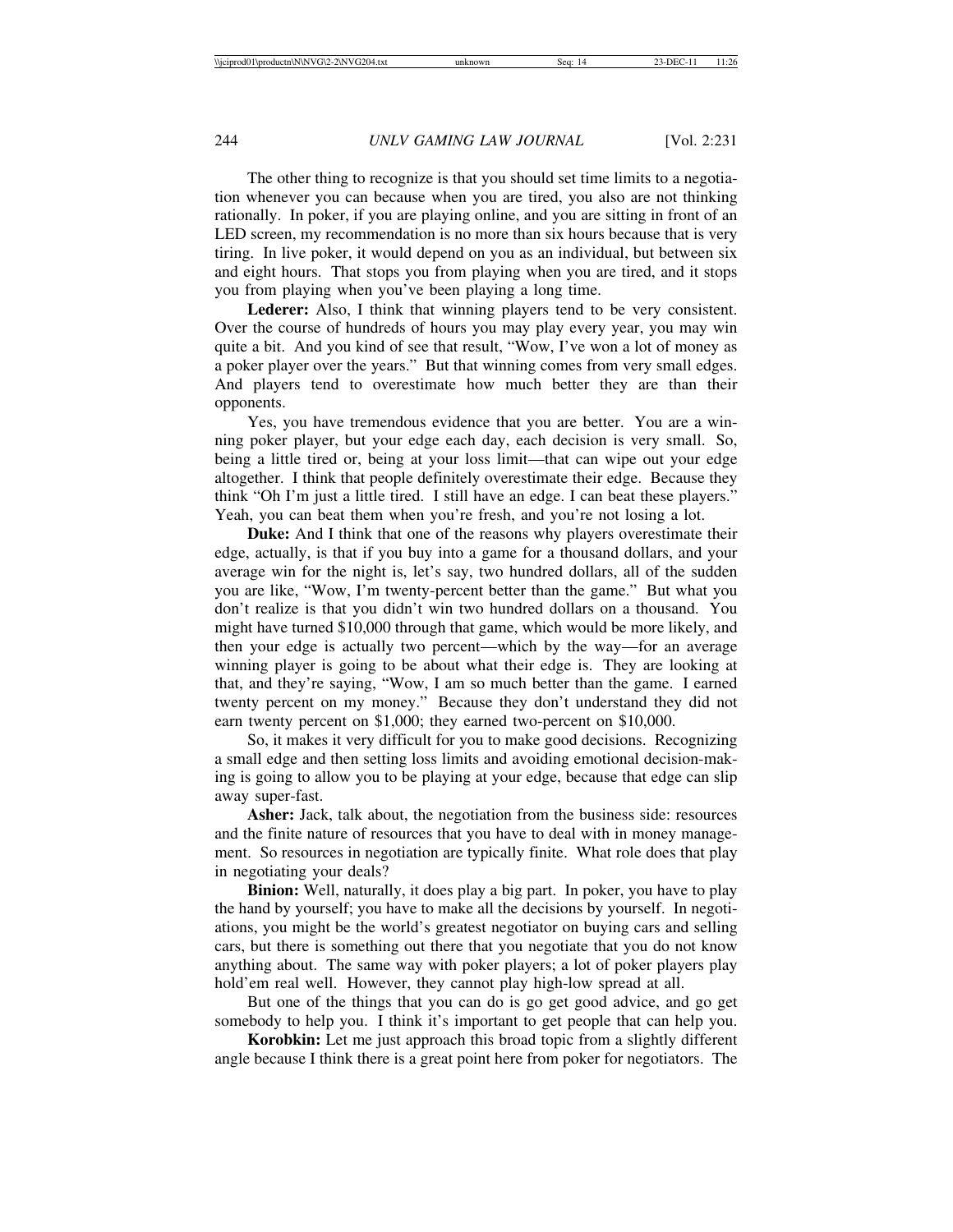first question about money management that you have to deal with in poker, and it's covered at the very beginning of every poker book, is the question of whether to put your money in a hand or not; whether to enter the hand or to sit the hand out. Good poker players make a very careful cost-benefit analysis; they only put money in the pot if it has a positive expected value. They know they are not going to win every time, but they want their decision to have a positive expected value over the long run.

My sense is that most negotiators do not think about the decision of whether to get involved in a negotiation in the same careful way, and they should. Most negotiators generally assume, "There's no harm in negotiating. I can always walk away without a deal. I'm not losing my chips like I am in poker if I put my money in the pot." But, in fact, that's not really true.

There are several ways that, by getting involved in a negotiation, you can lose. And you have to compare the expected winnings, the expected benefit of getting involved in a negotiation to these expected costs.

One of these is transaction costs. It can be very expensive to do the work necessary to prepare yourself and participate in a complicated negotiation.

The second is potential reputational cost. Just by negotiating, even if you do not reach a deal, there could be reputational costs. The typical example here that everyone is familiar with is that governments tend to say, "We don't negotiate with terrorists." Even if you do not reach a deal with the terrorists, you incur reputational costs. If you are an employee, entering into negotiations with your employer's competitor, if that information gets back to your employer, might cause you to incur a reputational cost even if you do not reach a deal.

The final cost to keep in mind is the fact that your alternative to reaching a deal might get worse while you are negotiating. Imagining that a local car dealer advertises one car at a super low price, and there is another dealer across town who says, "We'll beat any advertised offer," if you drive across town to try to get a little better deal, while you are doing that, the car that is being offered at a great price nearby might get sold.

So, these are three types of costs that you need to consider and compare to the potential value of negotiating in order to do the type of expected value analysis of whether to negotiate in the way that poker players do when they are deciding whether to enter a hand.

**Lederer:** Actually, one of the great things about poker is that it teaches you to think about expected value; you are being forced over and over again, and you are doing it hundreds and hundreds of times a night. You are just practicing this process of using your gut and your experience and just what you know about your opponent. You are taking all this stuff in to assign some percentage to a potential outcome, and you are assigning other percentages to other outcomes—there could be multiple outcomes in any hand. Then, you are assessing what those outcomes will cost you or benefit you; then you are adding up all of that, and you're coming up with an expected value.

You start thinking in terms of expected value. And in fact, Jack has a great story up there with the guy trying to buy the casino, where he feels like there was a terrible expected value analysis by someone who was in the middle of a negotiation.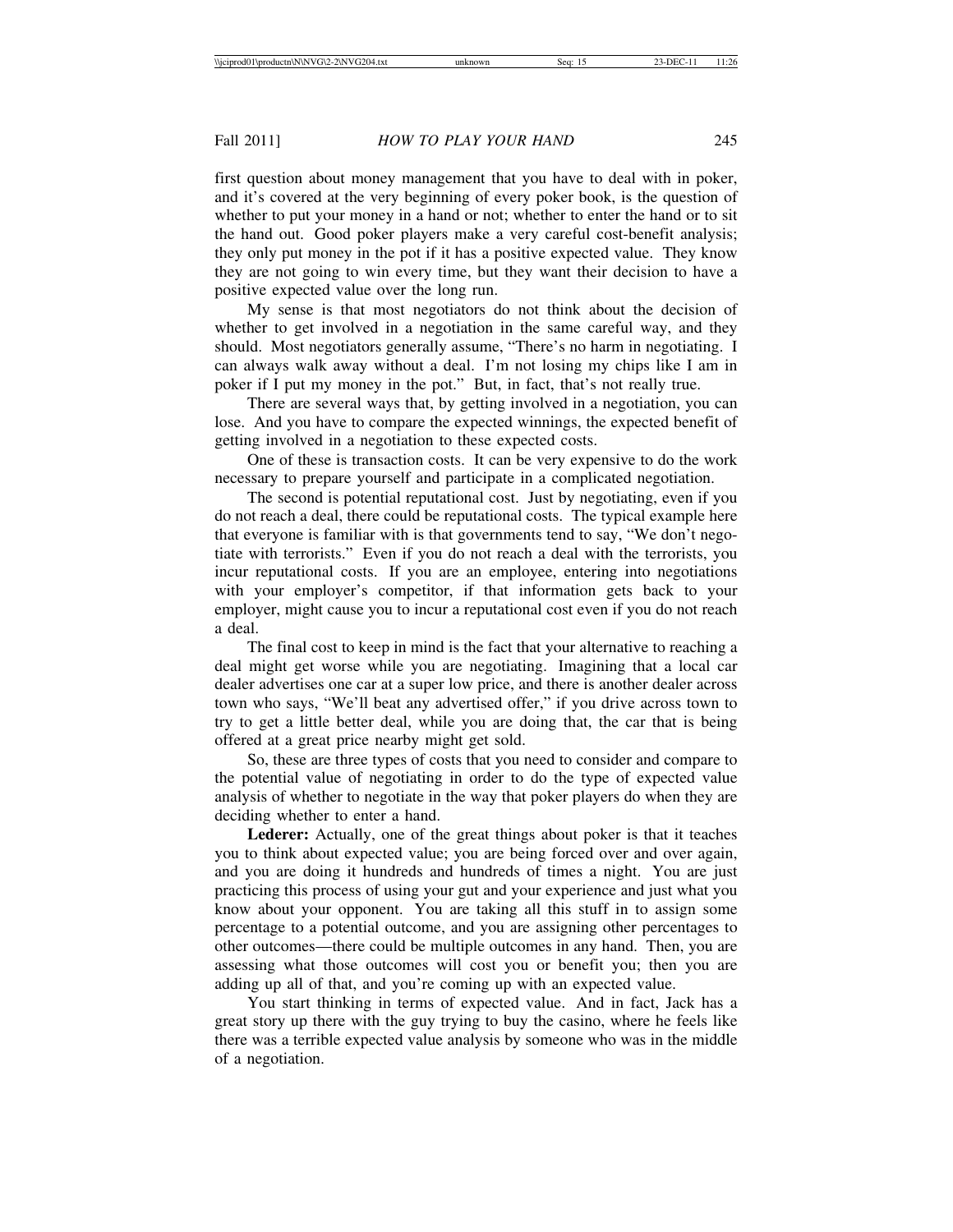**Binion:** I went up to Illinois and there were two casinos up there that were for sale. Another casino company had been negotiating on it and it came pretty much [close] to a price, but the casino trimmed it down \$20 million. This was about a \$600 million deal, and the casino company held out for this \$20 million. Now these casinos were real "birds nests on the ground." There was a lot of value in them—at least \$150 to \$250 million of value left over. I undercut the casino company, and I ended up with the casinos. So for \$20 million trying to save that \$20 million—the casino company basically was laying seven or eight to one that the seller had to go for this—terrible odds. So there is a case of overplaying your hand, and it cost the casino company.

Lederer: And there are lots of guys who will go through life having made that poor decision and it worked out. Because even if it was eighty percent to work out, that means that eighty percent of the time this casino owner would have actually saved \$20 million and be patting himself on the back going, "Wow, that was a great \$20 million I saved." When actually, the expected value to extend the decision was a negative expectation, because there was a twenty percent chance he was going to lose the \$200 million in value.

**Duke:** I also wanted to bring up one thing about another danger of entering into a negotiation before you decide whether it's plus equity or not and just saying there is no harm in negotiating, because you see this in poker all the time. Once a player gets involved in a hand they become very protective of whatever resources they might have in the hand, and they are likely to continue the hand in situations where the math is bad in order to protect their resources. So, if you do enter into a negotiation because you think there is no harm in getting into a negotiation, you do risk wanting to protect your time and resources that you have put into the negotiation and try to come to a conclusion in order to justify what you have done. I think you are actually more likely to end up with a bad result out of a negotiation that you haven't thought very hard about in advance.

**Korobkin:** So in poker, sometimes the best thing to do is not to play. And in negotiation, it is important if you do get into the negotiation to remember that sometimes the best outcome is an impasse. If you can keep that in mind, then you can minimize this problem of putting too much emphasis on your sunk costs. But that always is a risk, absolutely, whenever you get into a negotiation.

**Lederer:** And actually, in poker there are reputational issues. If you are the type of person that says, "Well, I will just get involved in this hand because it is cheap, and I can just fold," you can get the reputation of someone who can get pushed around, so every time you fold you are sending a message to your opponents that you are someone that folds, and there is a cost to that.

So sometimes you have to make some very marginal plays; maybe even sometimes you make decisions where if you really added up the pure costs of the call versus the fold, actually you should fold, and when you add in the reputational costs of being someone who is known as a folder or someone who can get pushed around, you actually need to send the message, "No, I am not that person, I call." You can't just look at it as, "I will just dabble around a lot."

**Duke:** It can create a cascade of relatively poor decisions.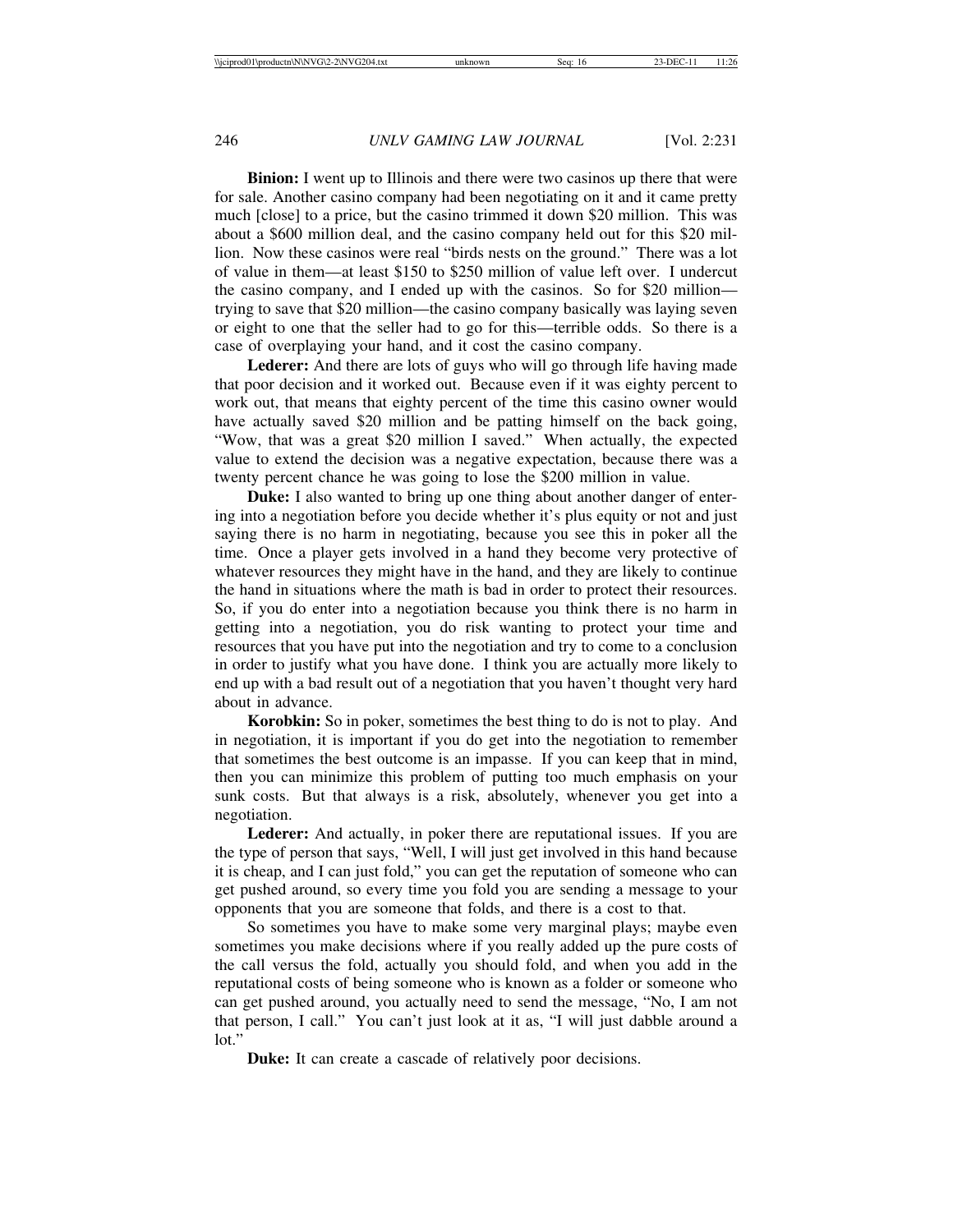# IV. KNOWING YOUR COMFORT LEVEL

Asher: Let's move on to the next topic: knowing your comfort level. A number of years ago, there was a big stakes poker game in Las Vegas over a period of time involving a wealthy Texas banker, Andy Beal, who played against a number of professionals, one of which was Howard. Howard, could you maybe talk about the comfort level that you and the other players had coming into it, and how you counteracted that as this game went on?

**Lederer:** The player in question, Andy Beal, was a very wealthy banker and a brilliant guy. He is the owner of Beal Bank, and he has just done a lot of amazing things. He is probably worth \$4 or \$5 billion. Now he played the whole real estate business, but he started completely divesting of real estate, I believe, starting in 2004. He owned, I think, ninety-eight percent of his bank. In 2004, he started saying to his board, "we need to get out of real estate, and we need to stop having anything to do with these securities, because they're all going to go bad." He has talked about how much pressure he got from his board. He is the guy who owns the entire bank, and it took incredible fortitude on his part to even be able to execute this strategy of actually being completely out of real estate by the time everything blew up. Of course, by the time it did, he was all in cash.

He came to Las Vegas, and decided that he wanted to take on the world's best poker players. He was a pretty good poker player. He had played with us a little bit; he had a little success but, I think, overall he was a loser. I think he decided he could break us down. He wasn't going to be able to create a full game at high enough stakes, but he felt like if he allowed us to pool our resources that he could play at such a high level that we would get out of our comfort level. We started playing \$50,000-100,000 limit hold 'em, so the average hand was in the \$500,000 to \$1 million range, and this was certainly much higher than any of us had ever played. But, I think he made a miscalculation.

He was playing against the best players in the world in heads-up battles. It would be him against one of us. This is what we have been doing our entire lives. Sometimes we do play out of our comfort level; it's not recommended, but we have gotten pretty good at it. We are also very good at getting into different comfort levels—you start off out of your comfort level, and you get comfortable really quickly with it—and I think that certainly happened with us. I think on the other hand, he never found his comfort level.

Yes, he was comfortable with the stakes that he was playing, but he was playing poker against the best poker players in the world. Even if he's comfortable playing poker against his buddies, there is no chance he's going to be comfortable in a situation where he lacks confidence.

So when you are confident in what you are doing, you are comfortable with the level at which you are doing it. You are tapping into neuro-pathways that have been well worn—you are good at this. Your brain is functioning well. It makes these good decisions. These are well-worn pathways. As soon as you get out of your comfort level, I am actually of the belief that, it is almost like a temporary "brain damage" that kicks in. These decision processes that have come so naturally to you throughout your poker career literally become physically impossible. As Annie mentioned, your limbic system is getting in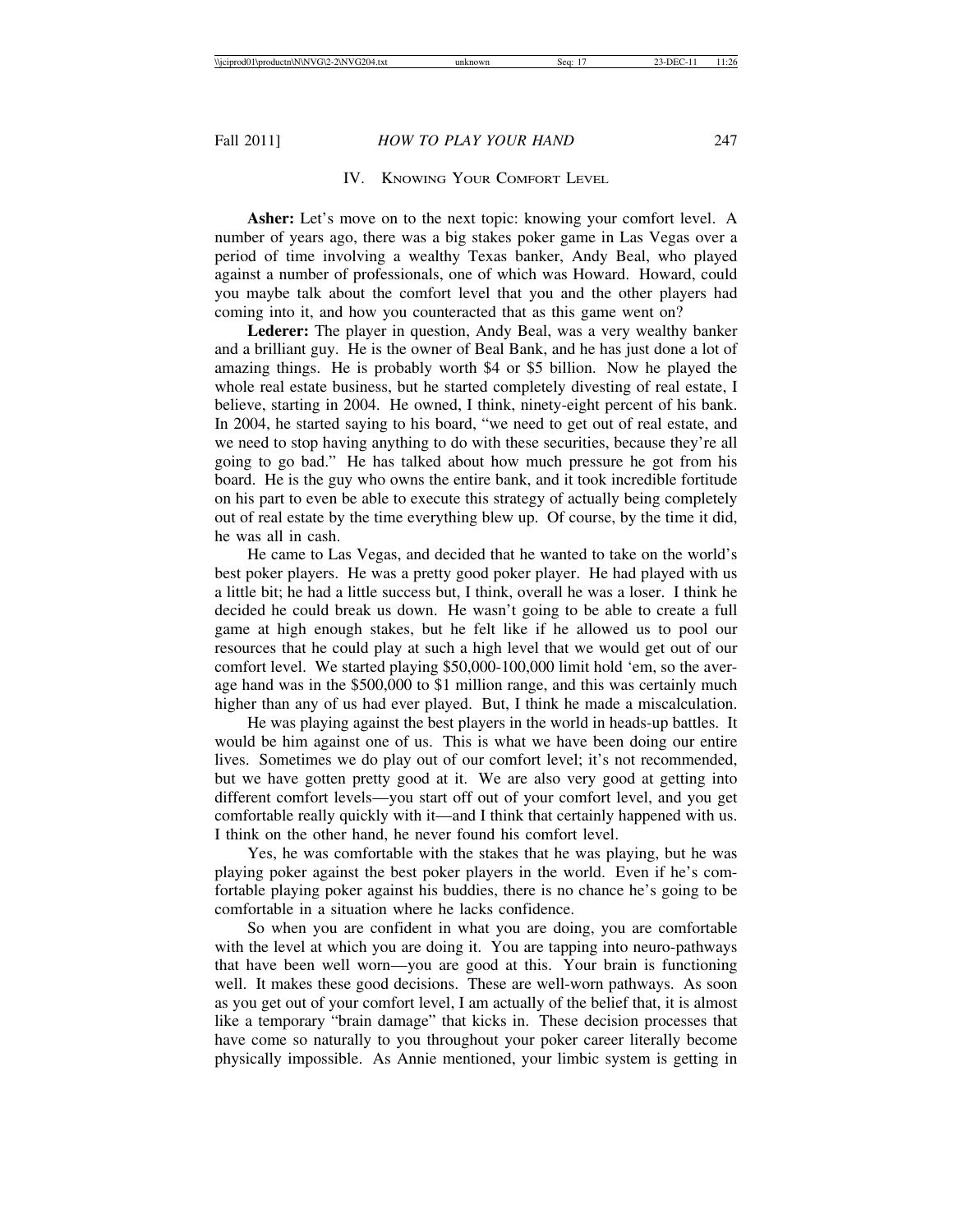the way of your frontal cortex. You aren't able to make these decisions physically, and you see it all the time. And I believe Beal was in that position, not because of the money, but because he was in a situation where he was not comfortable, and I don't think he ever really got comfortable with that game.

Asher: Is there a business and negotiation corollary to that, where you are negotiating in an unfriendly or unknown environment? Is there a business corollary to that same point of being in an uncomfortable negotiation or uncomfortable situation?

**Korobkin:** Well, I think there are two things that can happen in that situation. One is the point Howard made: when you are not in your comfort zone, you might not be making careful, rational calculations that maximize your expected value. You might be making poor decisions. Another problem is that you might be behaving in a very risk-averse way. You might demand much higher odds of winning before you are willing to put your money into the pot. Or in negotiation, you might demand a much higher expected payout before you are willing to enter into a deal.

The first of the two problems is the same in negotiation as it is in poker: you don't want to be in a situation where your rational cognition is being overwhelmed and you find that you are not able to function properly. You are unable to determine your reservation value and evaluate what response you can make to an offer by the other side that will have the highest expected value.

The fact that you might behave in a more risk-averse way is deadly in poker, because you need that small advantage Howard and Annie were talking about. If you have a fifty-two percent chance at the hand on even money, you need to get your money into the pot if you are going to be a good poker player. In negotiation, I think, the consequences of being risk-averse are probably less serious. You usually are not in a situation where you are playing hand after hand after hand, and the difference between winning and losing is taking advantage of very small statistical advantages. Most negotiators can be a little more risk-averse. You will pass up some potentially positive expected value deals. But you will still live to negotiate another day, in a way that you won't in poker, because your stack is going to be depleted very quickly if you are not really sharp with your expected values.

Lederer: Yes, but actually, that is where it gets interesting. I agree with you, that there are businesses and business people and lawyers that get very good at certain types of negotiations, and that is because they are in their comfort zone. They're used to it and they're willing to say, "Nope, I'm gonna pass on this situation; I'll do this situation instead."

I think where people have a really hard time—and it happens in poker where you are at the final table at a main event, it is your once-in-a-lifetime where you have been building a business your whole life, and now you are making the big cash-out negotiation. There is no other negotiation. With the pressure, you are out of your comfort zone. You are not negotiating for a good price from a vender who is delivering napkins and tablecloths to you. You may be very good at that type of negotiation: getting a good deal working with the right person. But now you're selling the whole business. It's your big life's negotiation all in this one situation. Certainly there are situations—particularly in poker tournaments where you have to deal with that—that come up and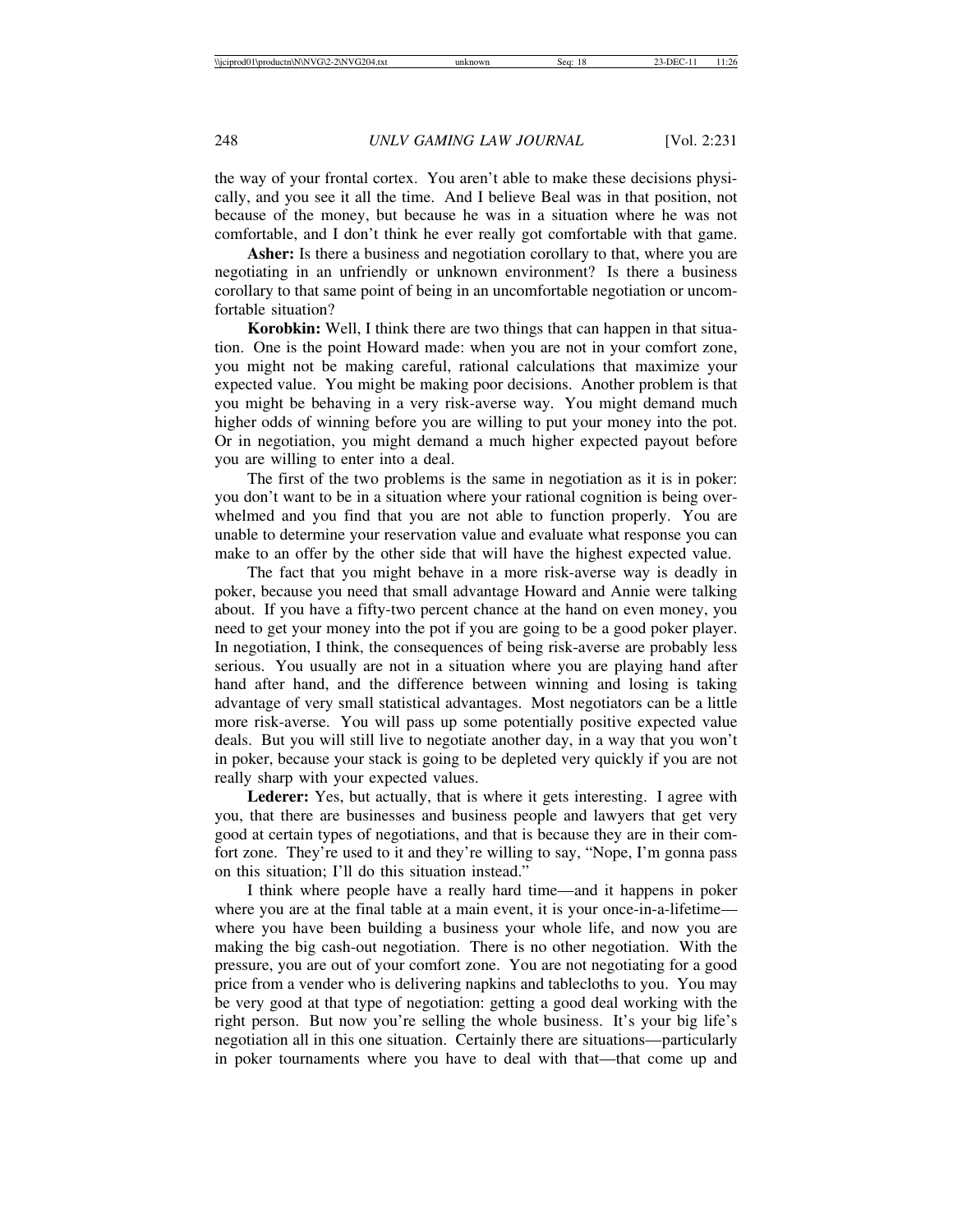sometimes you really cannot help it. You need to try and learn to function well even when you are out of your comfort zone.

**Duke:** Just as an example, speaking about the Andy Beal situation, one of the things that the players did who were playing Beal heads up, they said "a single one of us can't come up with enough money to make sure we are in our comfort zone playing against this guy. But if we all pool our money together, then at least moneywise, no individual will feel like this is going to be lifechanging if we lose."

You see situations all the time in poker where someone will look at a game and say "Wow, this game looks really good, but it's like three levels above what I normally play, but I see that this guy who usually plays in my little game is over there drunk losing in this big game, so I'm willing to put forty percent of my bankroll on the table in order to play in this game." Well now, that person's under a tremendous amount of bankroll pressure. They know that if they go broke, they're going to destroy their bankroll. And what will happen is that they will make these extremely conservative decisions, so over time, they might not go broke because they are not just spewing their money on the table, but they might not actually be acting at a positive earn.

I have been in business negotiations where I can see the same thing, and generally it tends to be where you are negotiating for assets that you really need as a business. If you are negotiating for assets that you desperately need as a business, you are going to tend to be out of your comfort level because you essentially have your whole bankroll on the table; you feel like your business really needs this.

I was actually just involved in a negotiation where, in a startup I am doing now, we really needed an asset to operate our business. So what I did as a strategy, since they put me in as the lead negotiator, was I set up a lease option first on this asset, where we could lease this asset for a couple of years. And then we went in and negotiated about what the larger scale of the deal might be, and it allowed me quite a bit of comfort in that negotiation because I set myself up where my whole bankroll was not on the table; I knew I could have access to that asset while I was negotiating for a more thorough ownership kind of line on what that asset was.

You can do things like that going into a business where you can say "this is an asset that I really need; I know it is going to put me out of my comfort level, let me figure out how I can make sure I am not negotiating from a point of being scared," which is really what I think negotiating out of your comfort level causes you to do.

**Asher:** Annie, the next topic that we have is one that we will just spend a few minutes on because the last one is bluffing, lying and deception, where there is so much material. But with respect to emotion, we had a conversation earlier about emotion and sexism and how you deal with that in your play, and who winds up being emotional at the table.

# V. EMOTION

**Duke:** I happen to work in a business that is very male-oriented. To give you an idea, since I started playing in the World Series of Poker, the first time I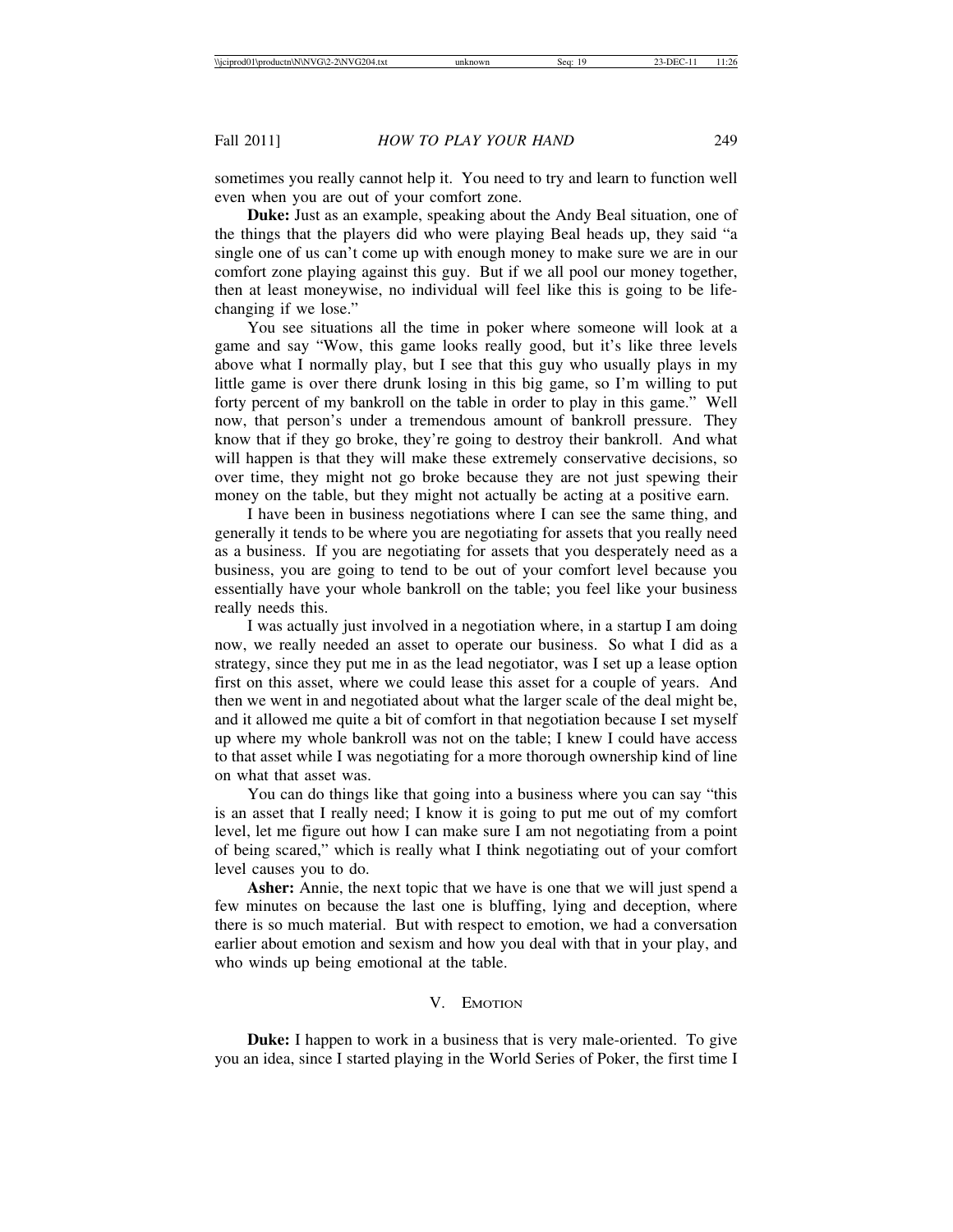entered in the main event it was 1994. Three percent of that field was women. And, believe it or not, in 2010, three percent of the field was women. What that means is that, when I'm sitting at a table, it's a very unusual circumstance that there might be another woman at the table.

Now, poker has become much more mainstream now. But, when I first started playing, particularly because I was playing in Montana, which is, as far as I can tell, the home of the Marlboro Man, the men there tended to be even more macho than the normal poker player. What I found was that players were having extremely emotional reactions to me that were just kind of built into the way men from that area were socialized.

What I would see from a lot of women is that they would sort of go on attack mode and start behaving emotionally right back to the person, whereas I was always very calm about it, because what I realized is that if these people are so deeply and emotionally embedded into my presence at the table, they are probably not thinking well. I may have had an advantage knowing how the brain works from my time in graduate school when I was once a scientist.

But I took a very unemotional reaction to it, and I just said, "Well, if they are going to be acting emotionally, that is probably to my advantage," and I always kept in mind what my goal to the game was: for me to be making the best decisions in relation to my opponents. And any emotional reaction to the way that someone might have been treating me at the table would have been extremely counter-productive.

### VI. BLUFFING, LYING, AND DECEPTION

**Asher:** The next topic is Bluffing, Lying, and Deception. In business and in poker, the rules probably are slightly different about lying, but I assume there is an area in poker where lying is generally not ok.

**Binion:** If I misrepresent that I am going to sell you a gold mine and I guarantee you it is full of gold, and it doesn't have any gold in it at all, then that is lying, but there are remedies for that.

The one thing that both sides don't have, and which you're perfectly willing to lie about: your bottom line. Only I know what my bottom line is; only he knows what his bottom line is. So you can call it. You're saying, "My bottom line is five." And maybe it's twenty. That is perfectly ethical and permissible.

**Duke:** Yeah. I want to make a distinction between lying and bluffing, because I get asked this all the time. "What's it like to lie all the time?" people say to me. And I say to them, "Actually I'm not. I don't lie hardly ever, and it is one of the biggest offenses in my household if my children lie, because when you sit down at a poker table, there are rules to the game. And part of the rule is that you don't have to show your cards."

Now, the way you show your cards to your opponents is by the way that you bet. What I tell people is that, "Your chips are your language. You are not actually speaking to people like you are in negotiation." You are using your chips to say, "This is what I think my hand is worth." And then the other person says, "That is too much; I fold." Or they say, "No, I think my hand is worth the same amount," or they say, "Oh, I think my hand is worth more than that." That is what you are doing with your chips: you are discussing with the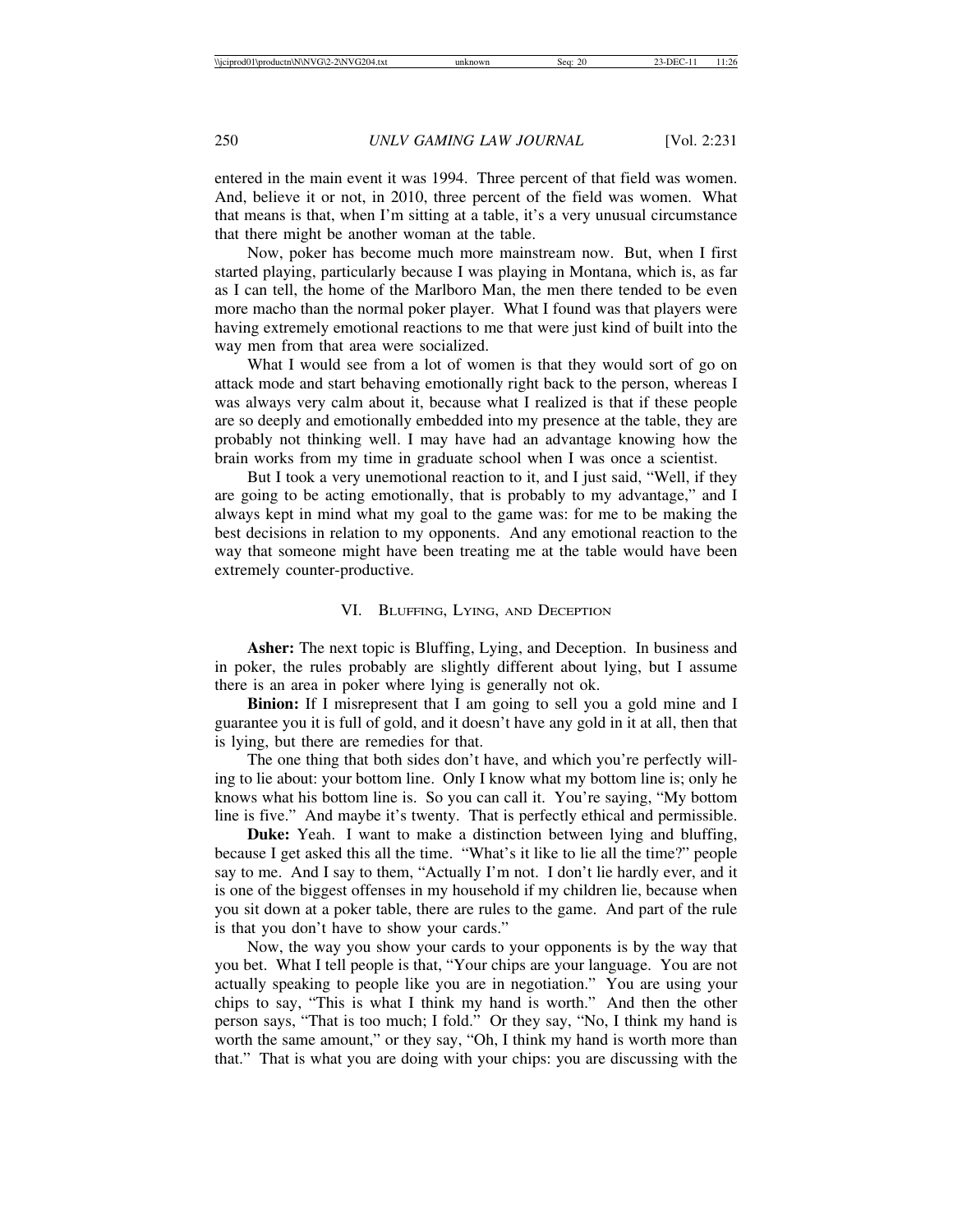other person through the use of your chips and what each of you values your hand at.

When you sit down at the table you have agreed to the rule that you are trying to keep your hand hidden. So, I actually get a little bit offended when people equate bluffing with lying. Lying is misrepresenting the facts in a way that is malicious. Bluffing is a different thing: it is saying within the construct of this game, "I am allowed to keep my hand as hidden as possible while we have a conversation where we are trying to come to an agreement."

**Lederer:** There is a place where you actually do lie at the poker table and it is part of the game and totally acceptable. That is because within the rules of the game, when you make a bet and you have now successfully negotiated that your opponent will fold, your opponent has no right to see your cards. That's the key- that's the essence of the game. And if your opponent asks you what you had, it is your obligation to lie to them.

**Duke:** I think that there are two really interesting things you can learn from bluffing in the game. The first has to do with when it is appropriate to bluff, and the second has to do with how you execute a bluff properly, which are two totally separate issues and I think people kind of conflate them.

When you are thinking about when it is appropriate to bluff it, really has to do with understanding the texture of the game that you are in and who your opponents are. People will say to me, "In these games where everybody just calls everything, isn't it no fun because you're not playing poker?" And I say, "You're making a mistake about equating bluffing with poker." Being a good poker player, and I think in negotiations, people try to bluff too often because they think, "Oh, in order to be a good negotiator, I must be deceptive and I must bluff."

But it is not always appropriate to do so. It is really just a tool that you use in your negotiations. What I tell people is this: Bluffing has two bits of value and we can divide it very clearly. There is the present equity in the bluff, which is "If I make this bluff, will I actually put money in my stack?" That is because you get something at a lower price than you were willing to pay, which is obviously locking equity up or whatever it might be. In poker, that would be, "If I execute the bluff, will the pot actually go into my stack?" and there is some percentage chance that will happen when you execute the bluff, but then there is the reputational issue.

For example, in a negotiation, I offer low but then they go a little bit higher and I agree to that. You are protecting your reputation when you get caught because then people know that your first offer is not always your best, it is not the highest that you are willing to go, and that is extremely important for you to let people know that. In poker, if you get caught, they know that when you bet you're not always having the best hand.

So what I tell people is, "if those two things do not exist, then you should not be bluffing." If you're in a game where, if you bet, there is no possibility, given the lay of your opponents, that the pot will ever go into your stack. Then you ask the follow-up question of, "Well, if it doesn't go into my stack, am I going to teach my opponents what is valuable to me in the future about the way I behave in these situations?" And the answer is no, because when these opponents call you, they might as well have blindfolds on.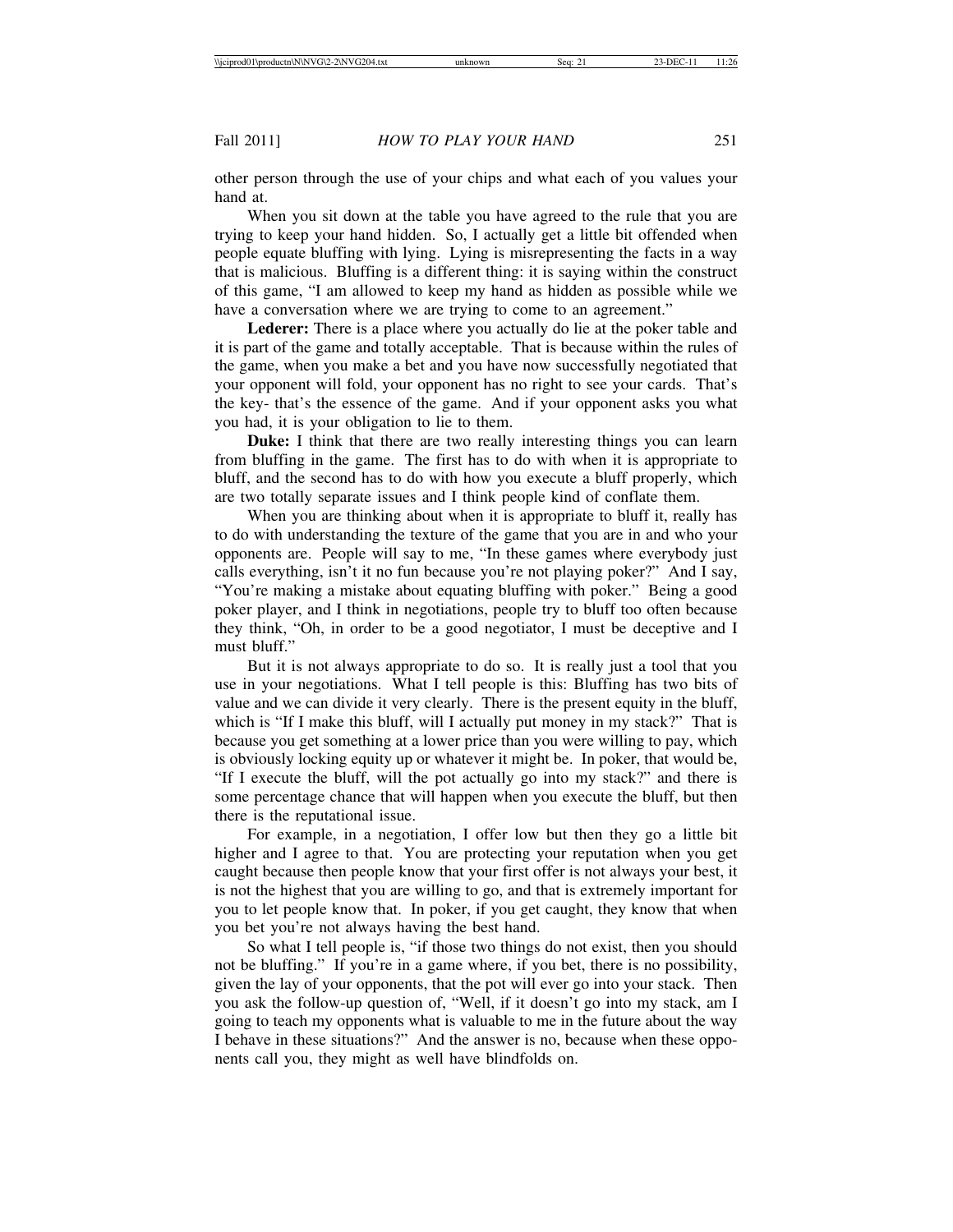People say to me, "Wow, I folded every hand for an hour and then I raised and I still got five callers." Those people aren't paying attention to your actions. They are not paying attention to your reputation, so it would be silly to bluff in that situation. I think there is [are] similar cases that come up in business where that's also true where your opponents are going to go as high as they want or where you're forming a partnership where you want to have a long term reputation of actually not bluffing. You want to have a long-term reputation of honesty with those people. You really need to think about not just "I want to be a good negotiator"—which I equate with going in low—but more "what is the nature of my relationship with the people I am negotiating with, and is this an appropriate tool to apply at this moment?"

**Korobkin:** There are a lot of really interesting issues here. Let me just make a point about tactics. Here is a place where I think that there is an important distinction between negotiation and poker. The fundamental theorem of poker, as it has been called, is that you always want the other person to believe that you have what you do not have. So if you have a strong hand, you want him to think you are weak; if you have a weak hand, you want him to think you are strong.

In negotiations, generally, if you are weak, you want your opponent to think you are strong, because then he is likely to make concessions and you will get more of the cooperative surplus of the deal. However, when you are strong, you also want your opponent to think you're strong. You do not want him to think you are weak, because if he thinks you are weak, that's an invitation to not make any concessions and instead demand more and more and more.

Here is one place where the idiosyncratic structure of poker really makes a difference in tactics. In poker, if your opponent thinks you are weak, that will cause him to bet and put money in the pot, which you can then win. There is no common analog to this aspect of poker in negotiation. Usually, there is no benefit to your opponent thinking that you are weak. The "strong when weak, weak when strong" goal that you see often in poker does not apply to negotiation; you almost always want the person to think you are strong. There are exceptions, but they are quite unusual situations. For example, if the other person is providing services to you in hopes that you will enter into a deal with them later, you might want them to think that you are weak—meaning that you really need these services and you will pay a lot for them—so that they will give you these things before you enter into a deal.

One other important tactical difference is that, because poker is a completely zero-sum game, you are battling over the pot and there is no way to create more value than what is in the pot. If I get the chips, Jack doesn't get the chips; if Jack gets them, I don't get them. In negotiation, there are often a lot of ways to add value to the transaction that makes everyone better off, hence the term "win-win" negotiation. To the extent that you are not transparent, capitalizing on those opportunities is more difficult. This isn't a problem in poker, because the interaction is completely zero-sum.

**Asher:** It is a fascinating topic and one that we could go on and on and on about. Russell, you had one ethical point that you wanted to bring up?

**Korobkin:** Yes, I just want to talk for a second about whether it is ethical in negotiations to deceive your opponent, whether you want to call it a bluff or